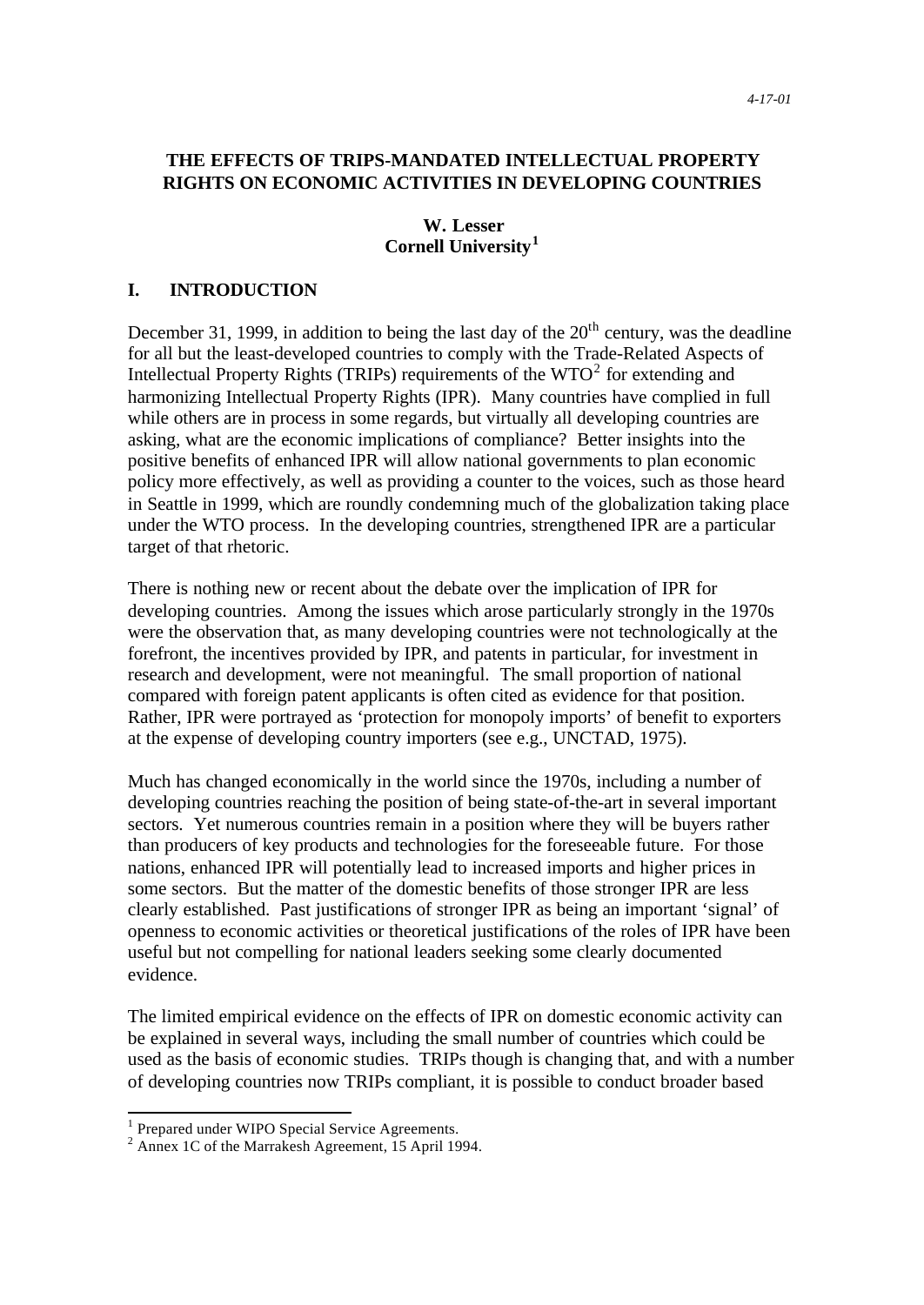empirical studies. The overall objective of this study is to provide one such empirical analysis of the relationship between IPR and foreign direct investment (FDI) and imports.

## **A. IPR and Economic Growth**

Ideally, it would be possible to identify a direct relationship between the forms of intellectual property in place in a country and economic growth, whether measured as gross national product or the distribution of income on a per capita basis. This study considers only part of that relationship, the association between IPR and trade activity with the assumption that increases in trade, particularly in the form of FDI, will enhance economic growth.

FDI is reflected in national accounts as transfer income. When the amounts correspond to a net increase, that is, not reflecting merely a change in ownership of existing assets, by definition both overall growth and per capita growth have occurred. The issue then is more one of the distribution of that income, particularly as it affects the poor. This matter is not a direct subject of this study, but some connection between the parameters studied here and the distribution of benefits is desirable.

Theory is of limited value in predicting the welfare effects of IPR as there is no clear presumption stronger rights will always be welfare-enhancing (Winter, 1989). The analysis becomes particularly complex, and the results ambiguous, when country size is considered. For example, for small countries (those whose R&D expenditures do not affect world levels) stronger IPR increase welfare when enhancing access to products not otherwise available. Too strong protection in countries with limited R&D capacity, protection which reduces local production of 'pirate' products, would reduce welfare due to higher prices and job loss. But if the small country has both production and innovation capacity, welfare results are indeterminate. Analysis of effects on large countries must further consider the general equilibrium effects of R&D spending. In general, determinate results are possible only on a country-by-country basis and then when strong assumptions are made (see Braga, 1995).

The most complex analysis arises in an international context, and as that analysis is often cast in the context of developed (technology providing) and developing (technology receiving) countries, it is useful to examine a few of them. Deardoff (1992) considers a simple world in which there is one technology producer and multiple purchasers. From a base of unimpeded access by non-supplier countries, the welfare impacts of extending patent protection to more and more countries is considered. Overall, he concludes the effect is welfare reducing as the costs to purchasers exceeds the benefits to producers. This result can be most easily understood in the simple single invention model where prices following adoption of IPR move from competitive to monopoly levels. As a consequence, the producer surplus is one-half of the price increase while the consumer dead weight loss is one-fourth.

When the results are extended to multiple inventions, the welfare effects depend on the size of the populations in the supplying and recipient countries. Designating suppliers as developed country and recipient developing countries as purchasers of technology,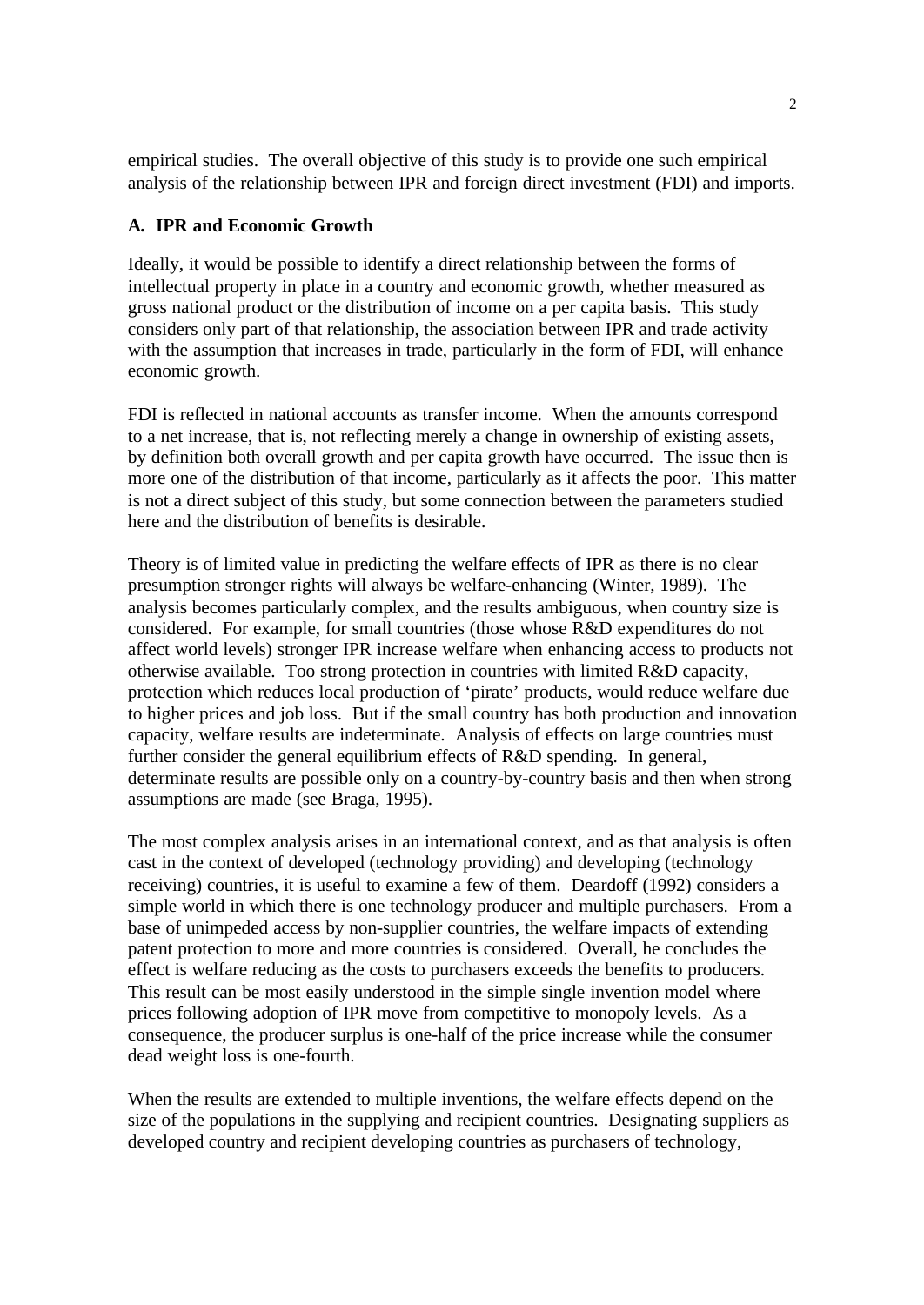Deardoff (1992, p. 50) concludes at least the poorest countries should be exempt from the TRIPs requirements. The analysis though is based on some strong assumptions which may or, more likely in practice, may not apply, including:

- 1. Countries are fixed as innovators or purchasers of innovations,
- 2. Products are freely available without patent protection,
- 3. Identical linear demand curves for all countries,
- 4. Constant marginal production costs, and
- 5. Monopoly prices imposed under patent protection.

To understand the effects of a change in assumptions, consider Diwan and Rodrik's (1991) analysis, which permits different tastes between northern and southern countries (in contradistinction to #3 above). They conclude that as long as northern and southern countries have differences in preferences, both groups have the incentive to provide patent protection when R&D resources are scarce (the general case). As differences in preferences decline though, the effects become ambiguous. In general, southern countries would be expected to purchase more from the north, reducing the incentive for patent protection. For northern firms, both the marginal costs and marginal benefits of protection are reduced, so the overall effect depends on the relative magnitude of the two, which is not known *a priori*.

Helpman (1993) attempts to resolve such differences by modeling the patent rights issue as a dynamic general equilibrium problem. Considering only the case where FDI exists (the pertinent issue for the present study), he concludes southern consumers are hurt by tighter IPR due to higher prices, and hence reduced total consumption and employment. However, this model assumes an externally determined innovation rate so that stronger IPR will not increase the number of products available or reduce the costs of producing existing ones, either change which could reverse the conclusion. In general, there is a near-infinite number of possible scenarios to examine so that no general conclusion is possible theoretically so the issue becomes an empirical question.

In an empirically-based analysis, Dollar and Kraay (2000) recently studied the relationship of growth and the income of the poor for 80 developing countries over four decades. Pooled cross-section, time series regression analysis was used which allowed measurement of both time and country-specific factors. In general, the incomes of the poorest fifth of the population grew at the same rate as average income, refuting many observations that growth often disadvantaged the poor, or the poor lagged the general population in growth. The results are stable for fast and slow growing countries, and high and low income ones.

More specific to the current study, Dollar and Kraay also considered the relative growth of imports and exports, and the strength of property rights (rule of law). Defining the openness of an economy as the ratio of import plus exports over  $GDP<sup>3</sup>$ , they find the relationship to the income of the poor to be positive but not significant. This finding is in

 $3$  GDP is Gross Domestic Product, the total account of a country excluding imports and exports of goods and capital.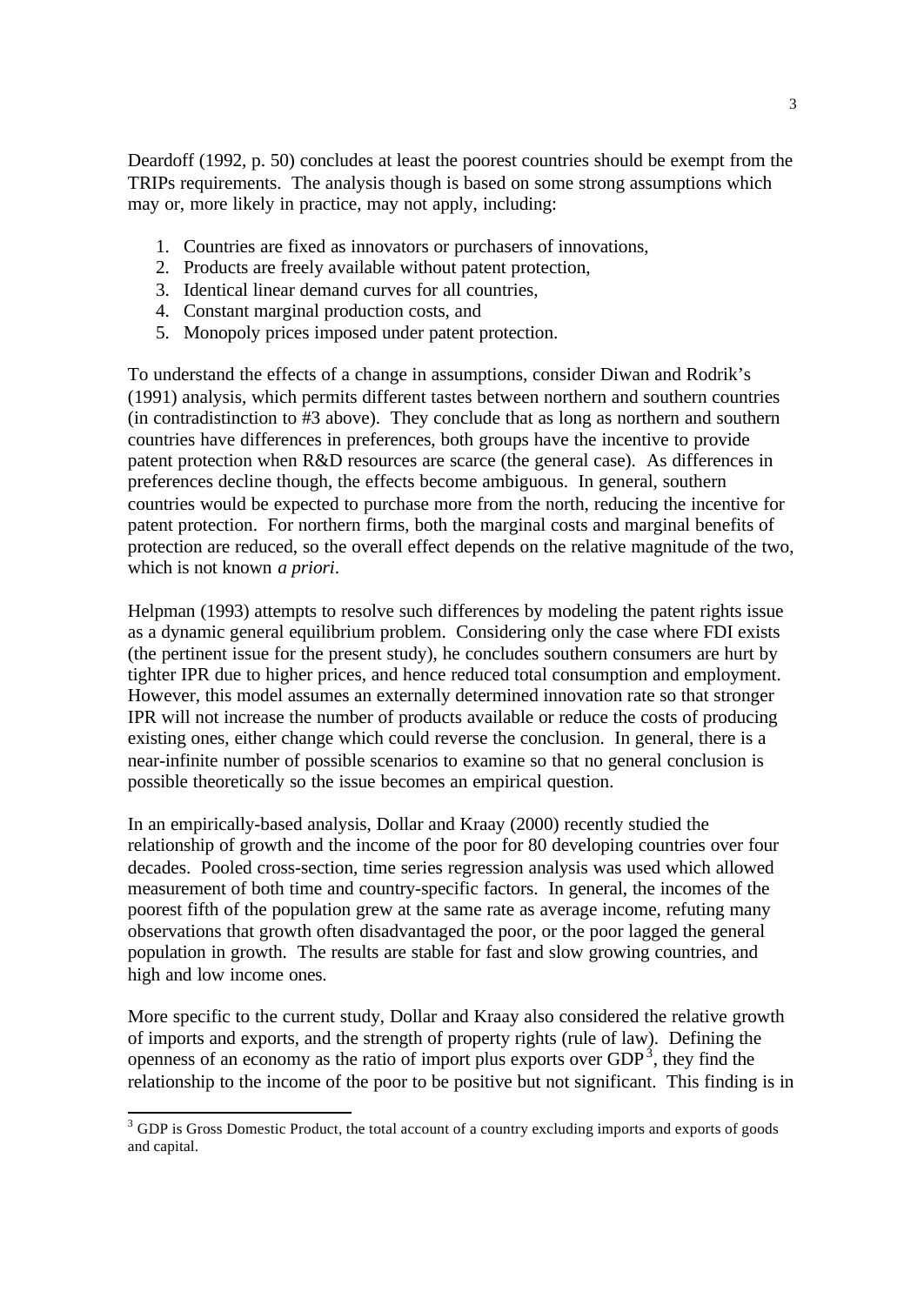contradiction to others, emphasizing the importance of the measure used to reflect the 'openness' of an economy. Similarly, the rule of law has a positive but highly insignificant effect on the income of the poor. The authors do not describe the measure used to capture the rule of law. However, Knack and Keefer (1995, Data Appendix) whose methodology is followed, used the International Country Risk Guide (ICRG) and the Business Environmental Risk Intelligence (BERI). Two ICRG scores are used, 'Expropriation Risk' and 'Rule of Law', the latter more closely reflecting "provisions for an orderly succession of power".

For the present study, these results together are taken as support for the assumption that the connection between FDI and imports examined here will have positive impacts on growth, and the distribution of income generated by that growth. However, those relationships are not explicitly examined for the sample of countries used here.

### **B. Objectives**

The overall objective of this analysis is an empirical analysis of the relationship between the strength of national IPR, and foreign direct investment (FDI) and imports. In order to conduct the analysis, it is necessary to have a measure of the 'strength' of national IPR systems. Typically, a scoring system is used; several past estimates are available which must be updated to reflect related TRIPs-related changes. Subsequently, the new IPR score can be used in an examination of the effects on FDI and imports. Thus the two subobjectives are:

- Develop an IPR score reflecting current legislation and practice. Unlike past efforts which were very time-specific, here emphasis is placed on a system which can be updated regularly using only secondary sources of information. This is done in Section II following.
- Using the IPR scoring system developed under the preceding objective, analyze the effects of the 'strength' of IPR on FDI flows and imports for a sample of developing countries. This is done in Section III below.

### **II. CONSTRUCTING AN IPR 'SCORE'**

In an earlier effort at measuring the strength of national-level IPR protection, Ferrantino (1993) used a series of dummy (0/1) variables to reflect differences in national protection schemes. The factors included membership in the Paris, Berne and UPOV Conventions, as well as the term of patent protection. The results, however, showed only the duration of patent protection to be a significant explanatory factor. This was perhaps not a surprising result as membership in the Paris Convention is quite broad (about 100 countries) while UPOV had but a handful of country members corresponding to the 1980 time period of the data used, so there was relatively little variability in the independent variables to explain differences in national economic activity. Subsequent studies then attempted to incorporate several factors in a composite IPR score, the approach followed here. The development of the new scoring system is discussed below following a review of past efforts.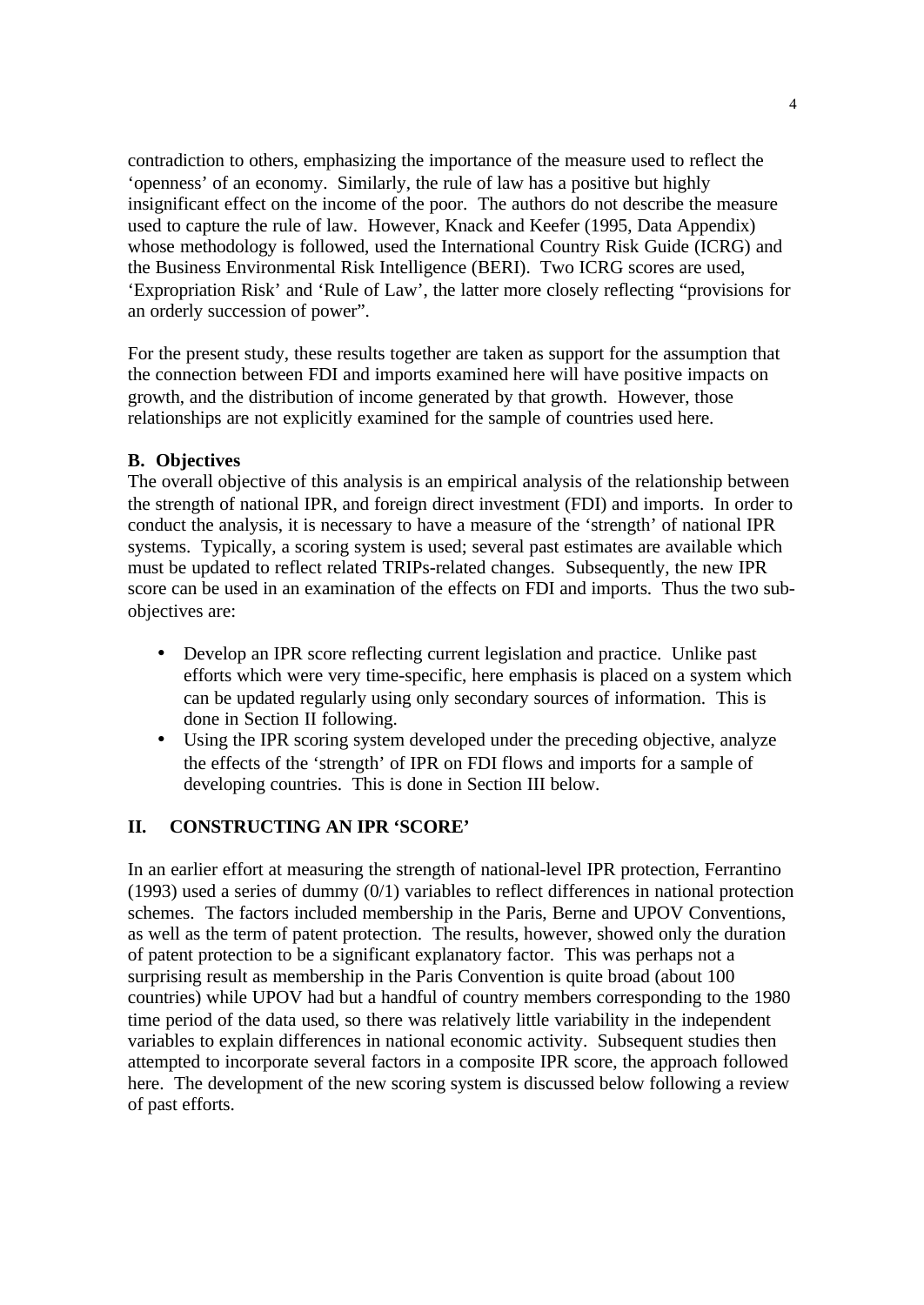### **A. Literature Review of Available IPR Scores**

Approaches to developing a scoring system typically use one of two methods, one based on the text of national intellectual property legislation and one based on a survey of practitioners' opinions. Ginarte and Park (1997) and Rapp and Rozek (1990) are examples of the legislation-based approach. Ginarte and Park (1997) use a five point score based on the sum of five national components:

- extent of coverage (pharmaceuticals, food, etc.),
- membership in international agreements,
- loss of protection (compulsory license provisions, etc.),
- enforcement mechanisms (provisions for injunctions, pleadings, etc.), and
- duration of protection (standard  $= 20$  years).

A sensitivity test was done on the effects of a range of weights in the ranking of countries under the system. As the results are quite insensitive to the weights tested, an unweighted sum is used.

Rapp and Rozek (1990, footnote 11) based their five point ranking system on the minimum standards set by the U.S. Chamber of Commerce; that is, most attention is given to laws "in force against infringement but not on their enforcement or implementation." Ginarte and Park (1997, p. 289) justify the lack of consideration of enforcement by noting, "the main concern about [developing countries] is the absence of laws [on infringement]". That may have been valid at the time the index was developed, but would seem to apply less today in the aftermath of the TRIPs minimum standards. Given the related base of the two indexes, it is surprising they are not very closely related  $(r = .235)$ . Moreover, the Ginarte and Park index is closely related with the national GDP  $(r = .747)$  while Rapp and Rozek's is not  $(r = .124)$ . This variability emphasizes a difficulty of using IPR scores.

A second set of indexes is based on the judgment of practitioners. Mansfield (1995) for example surveyed a total of 180 executives and patent attorneys in the US, Japan and Germany. Focus was on the chemical and drugs, and machinery and electrical equipment industries which are believed to be particularly sensitive to intellectual property (IP) protection. Respondents were asked for 14 more technologically advanced developing countries to indicate when IP protection was 'too weak' to permit transfer of sensitive technologies to (a) invest in joint ventures, (b) wholly owned subsidiaries and (c) licensing key technologies. In general, protection levels were considered more adequate for machinery than chemicals and drugs. And while there was a high level of correlation among the national respondents, US firms were more likely to consider protection levels as too weak compared with responses from Japan and Germany, possibly due to national differences in the rate of innovation.

Sherwood (1997(a)) also utilized a judgment-based ranking, relying on his own assessment of the conditions in 18 developing countries, most in Latin America. Each country was ranked on a 103 point scale for nine components including: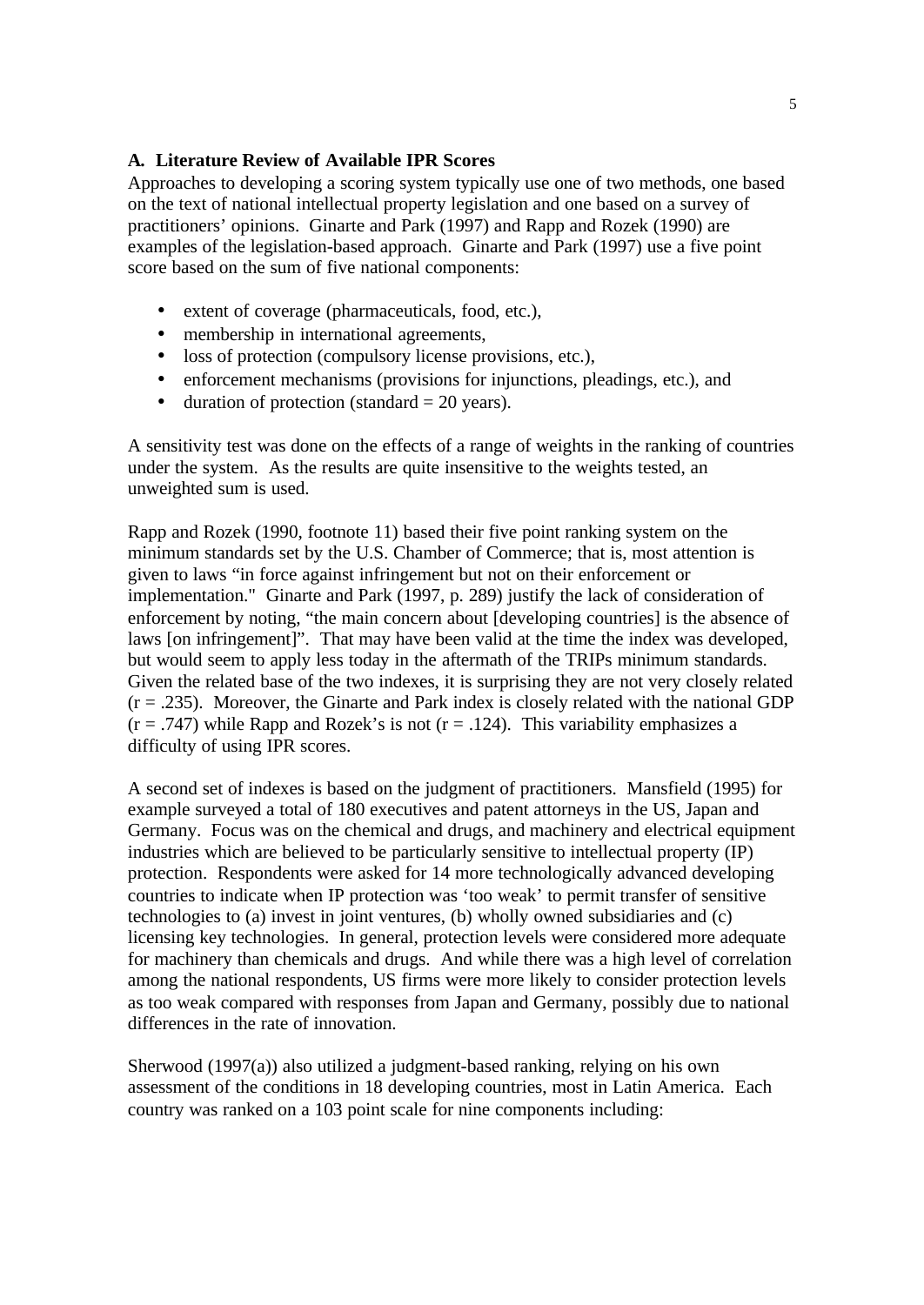- enforceability (25 points)
- administration (10 points)
- copyright (12 points)
- $\bullet$  patents (17 points)
- trademarks (9 points)
- trade secrets (15 points)
- life forms (6 points)
- treaties (6 points)
- general public commitment (3 points)

The scales were thoroughly researched with an interview period in each country. A verbal justification is given for deducting points in each component, but the overall allocation of points to each component is not discussed. Thus, there seems to be a major arbitrary component to the system despite the care which went into its construction. The relationship between the Mansfield (1995) and Sherwood (1997(a)) scales are fairly strong  $(r = .663)$ , but weaker between Sherwood's and the two legislation-based systems  $(r = .144$  and .060).

Interestingly, Sherwood (1997(a)) applied a similar, modified technique to scaling the TRIPs requirements, which received a score of 55, identical with the value given to South Korea, the highest granted. A major number of points (18 of 25) were deducted for the limited enforcement requirements in TRIPs. In contrast, the IPR aspects of NAFTA are ranked at a 68. He (Sherwood (1997(b), p. 491) considers the TRIPs level of protection to be relatively weak, "The TRIPS Agreemnt will provide sufficient protection to encourage the willing transfer of some technology, whereas a robust, investment-oriented intellectual property system is likely to facilitate a greater volume of willing transfers…"

Overall, the judgment-based ranking systems are more compelling as they include some consideration for enforcement, but those available are dated, have a significant arbitrary component, and lack a means for periodic systematic updates. We turn now to a system designed to overcome those limitations, beginning first with a practitioner survey for establishing system components.

#### **B. Components of an IPR Score**

When establishing the IPR score used here, protection granted to living organisms and genetically modified life forms is taken as an indicator of an entire national IP system. This is because such forms of protection tend to be both technically complex and socially controversial, so that systems which provide complete coverage in those areas likely provide substantial coverage for other forms of creation as well. That is, as goes biotechnology so goes other forms of protection.

The scores described above generally have in common the following components:

- protectable subject matter
- convention membership
- enforcement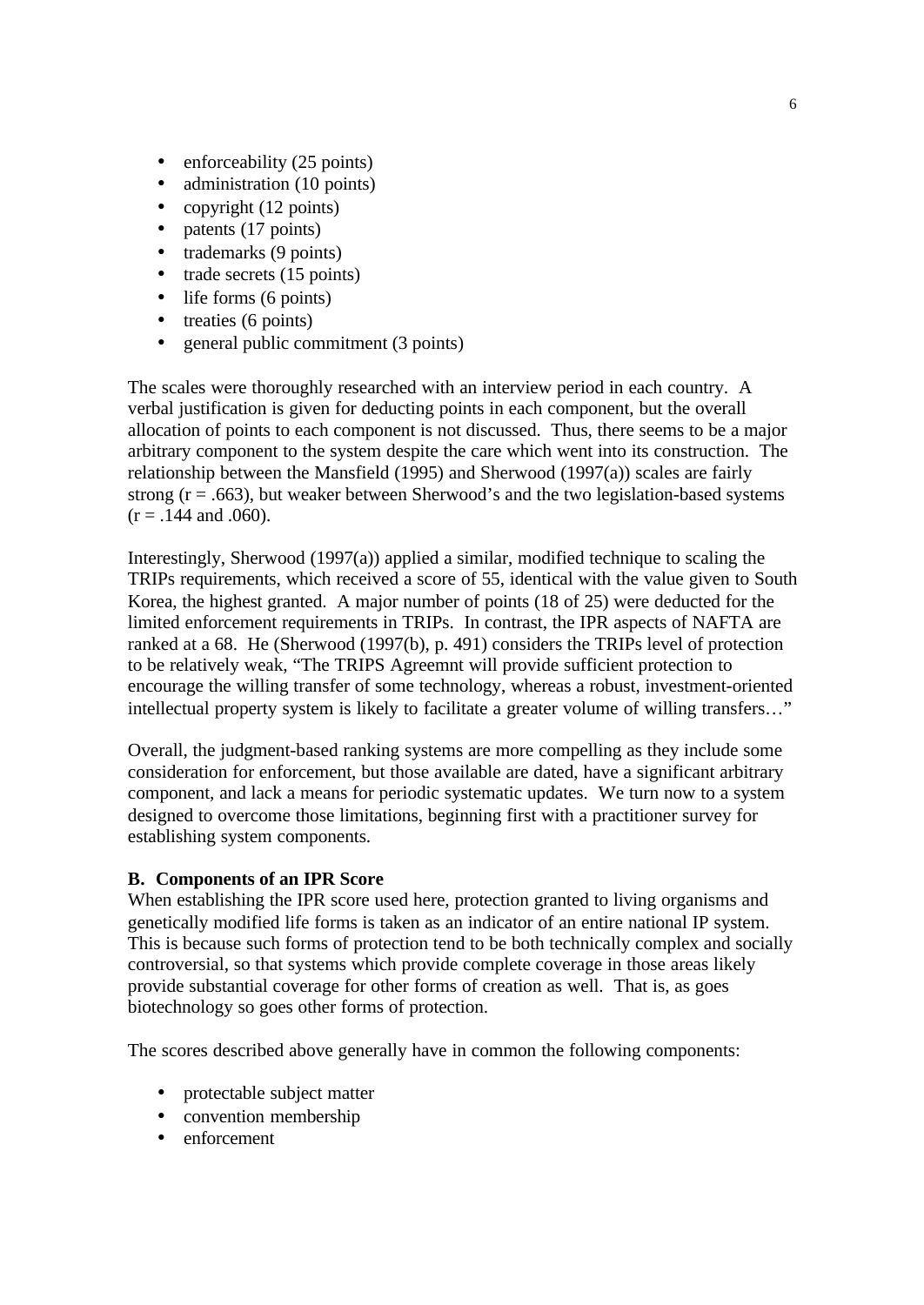- administration
- duration of protection

The score developed here will incorporate related components, adjusted for recent changes. For example, TRIPs harmonizes the duration of patent protection at 20 years from first application<sup>4</sup> so that an indication if a country is TRIPs compliant captures the duration factor as well as serving as a proxy for protectable subject matter. However, as countries have the option of protecting plants with patents or an 'effective *sui generis* system', or both<sup>5</sup> it is important to identify the choice made. Most developing countries are opting for Plant Breeders' Rights rather than patents for plants for which membership in UPOV, the international convention, is a clear indicator.

Additional and more current information was needed on TRIPs-era protection issues so that a practitioners survey was developed. The intent of the survey was less a direct ranking of the adequacy of protection in countries and more an attempt to measure how firms involved in the transfer of critical technologies viewed the aspects of protection offered. That is, the focus was on the corporate patenting strategy, the understanding of the role of patents in transferring products and technologies to a range of developing countries. The survey was sent to patent attorneys and licensing executives of agricultural and pharmaceutical firms in the U.S. and Europe following an extensive period of instrument development and in-person interviews with six of the respondents. Public sector licensing officers were contacted as well. In total, 17 surveys and interviews were distributed with a response rate of 59 percent. The number of respondents in the biotech sector is limited for each responding firm completed the questionnaire jointly, one per firm. In practice, there are relatively few firms in the biotech area which have direct experience with a range of developing countries.

In order to elicit the information, the respondents were led through a series of questions attempting to identify the firm's very and somewhat sensitive products/technologies. The rational for which countries and under what terms transfers would be made was then sought. The approach proved easy for the respondents to follow and provided useful information without the need to reveal anything confidential. However, it soon became clear that many firms have general perceptions of the operation of IP systems in their market countries which are not based on easily describable and observable components. They are responding rather to a generalized experience.

The survey results indicate, not surprisingly, that product market potential is the principal issue for private firms when identifying developing country markets. Public sector entities have different objectives including serving the public and product availability, but typically do not market products directly in developing countries or elsewhere. That is the task of licensees. Within the IPR sphere, the protectability of certain products and, particularly, enforcement of those rights (adequacy and speed of the court systems), were ranked second. Third in significance is the cost of protection, for which the Patent Cooperation Treaty (PCT) is seen as a source of efficiency and cost savings.

 4 Article 33.

 $<sup>5</sup>$  Article 27.3(b).</sup>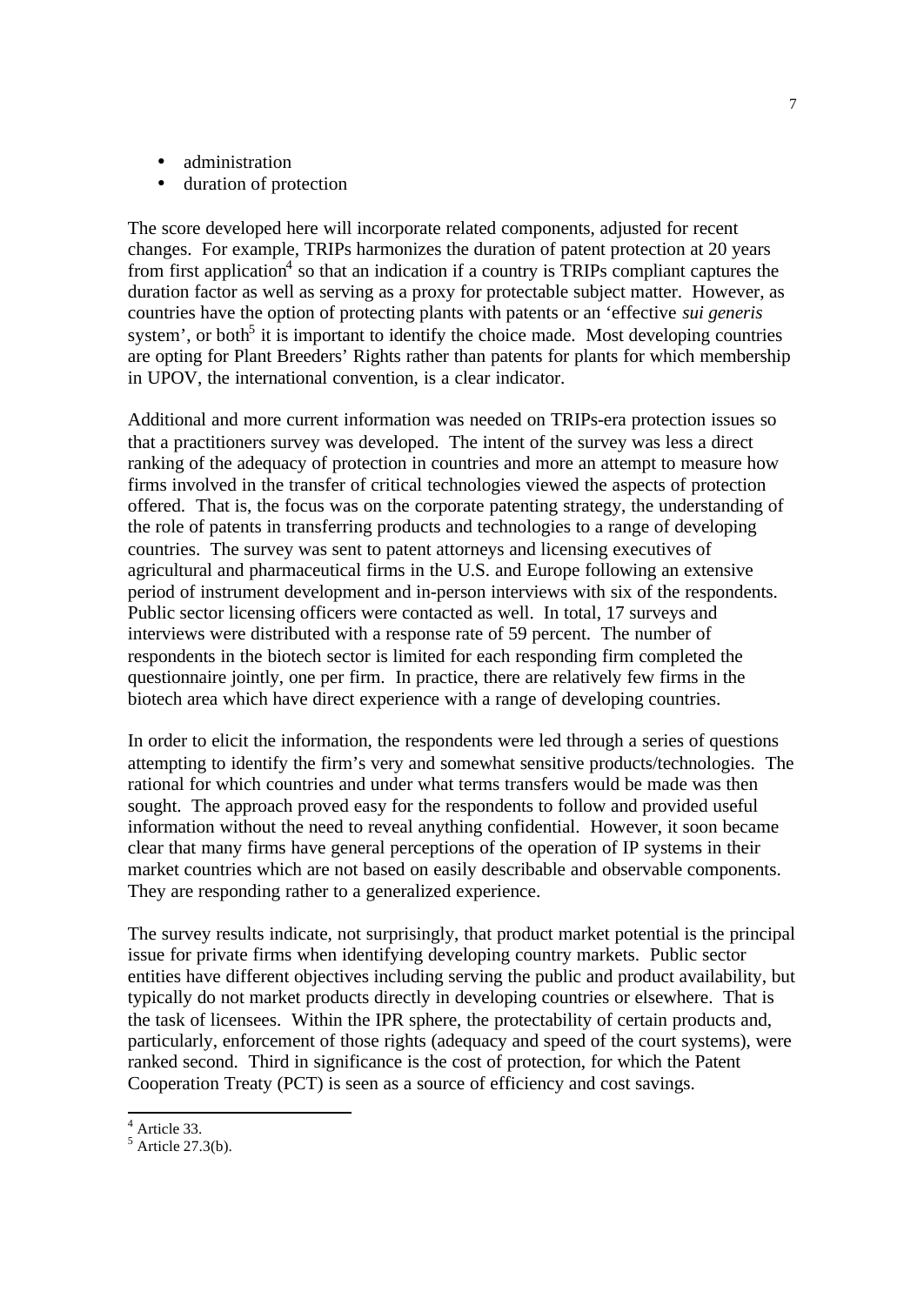Executives showed a keen awareness of the role of IPR. That is, while the extent of IP protection is of great significance in selecting markets, firms are only too aware that products or technologies can be acquired in other ways than direct sales. Hence, for larger markets, a firm may take a chance on direct sales rather than loose initial sales to pirates in countries where IP protection is considered inadequate. Pharmaceutical companies seem particularly willing to sell products in countries where patent protection is judged inadequate, and even where patents are not sought. That is, effective available patent protection is desirable but not a necessary condition for pharmaceutical product sales. Agricultural firms for their part typically do not make the most current selfreproducible (i.e., non-F-1 hybrids) varieties available in the absence of PBR protection. This finding is supported by earlier studies which indicated access to current varieties was a major motivation for developing countries to adopt PBR and join UPOV (see Jaffe' and van Wijk, 1995; Lesser, 2000). Pharmaceutical companies at present are more sensitive to details of national laws, such as the availability and scope of protection, than are agricultural firms. That distinction will likely decline in the near future as countries comply with the minimum TRIPs requirements<sup>6</sup>.

Perhaps of greater significance to technology access is the market size issue. All respondents indicated some markets are not served simply because the risk-adjusted revenue potential is too small, presumably meaning the costs of serving a market exceed the profit potential. Many of those costs are non-IP related, such as the access and costs factors encountered by many of the respondents in the Russian Federation. Yet the matter is partially IP-associated as effective IPR can limit market costs by reducing some risks and standardizing other practices. For that reason, Maskus and Penunbarti (1995) conclude small market countries require relatively stronger IP protection for the same level of access. That result, if substantiated, would provide a complex policy agenda for governments where markets for some products like seeds may be large while others, possibly pharmaceuticals, are small.

As a result of these practices taken together, the role of IP in technology transfer is more ambiguous than might otherwise be thought, and more significant for smaller than larger market countries. Perhaps most significantly though, the survey results emphasized how important a factor the enforceability of IP statutes are in a country. Jaffe' and van Wilk (1995) found *ex post* that PBR in Argentina indeed was not effective, and did not garner the expected investment in plant breeding, until rights were enforceable. The slowness of a national court system, poor standing of a foreign plaintiff, lack of technical competence, or inability to enforce a judgment once made were all reasons to downgrade the effectiveness of a national system. Duration of protection is a non-issue for few products have a market life approaching the term of patent, not to mention the standardization of the term under TRIPs.

Repeating the initial list, the duration of protection can be dropped as a component while cost of protection can be added, as follows:

 $<sup>6</sup>$  As pharmaceutical products are not granted an explicit exclusion from patentable subject matter in Article</sup> 27, TRIPs compliance requires they be allowed patent protection if other requirements are met.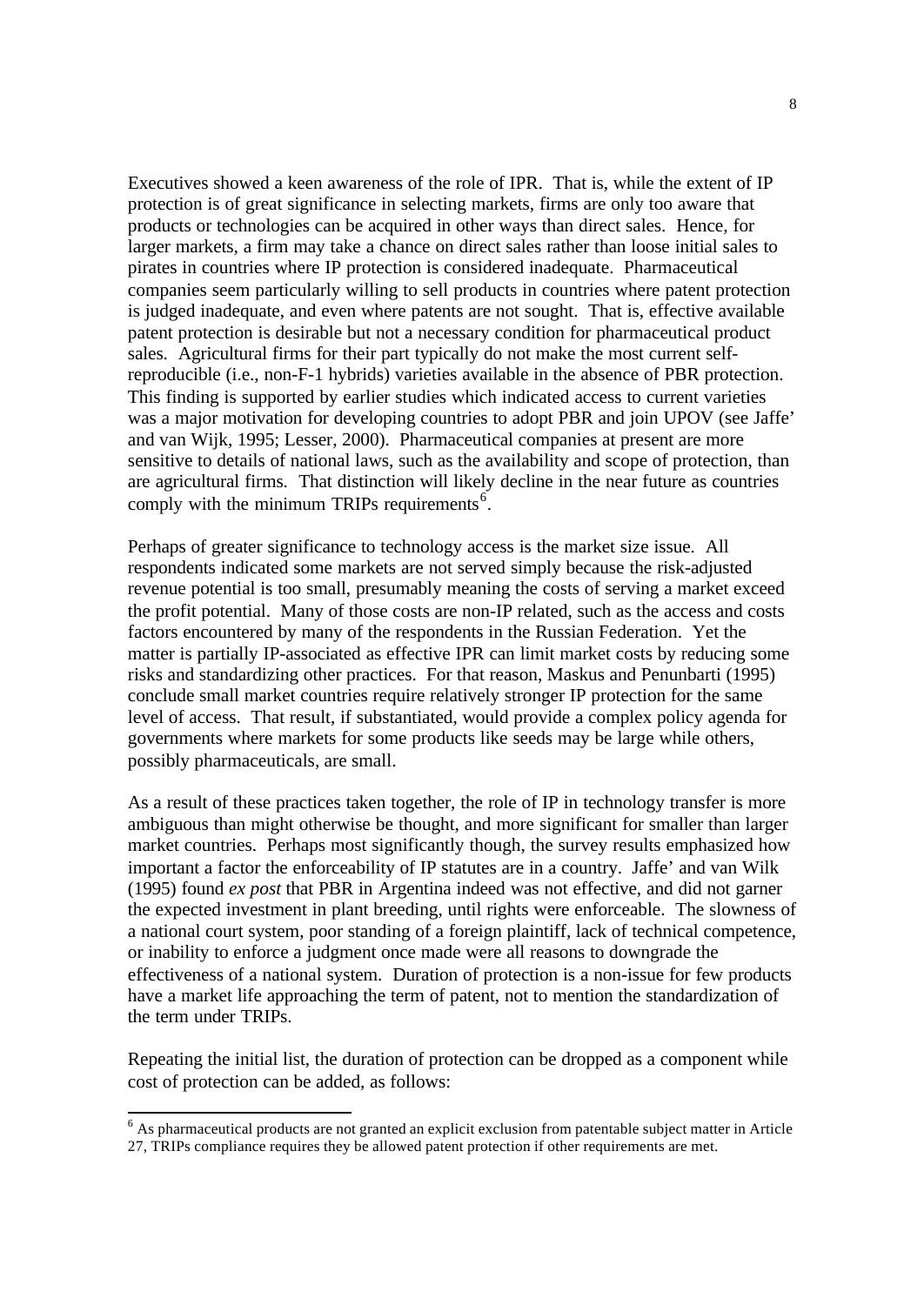- protectable subject matter
- convention membership
- enforcement
- administration
- cost of protection

Ways of quantifying each of these components using public sources are now explored.

• **Protectable subject matter:** as noted, TRIPs mandates a minimum scope of subject matter for patent protection so that satisfaction of the TRIPs requirements is an indication of the allowable subject matter. Countries must certify their compliance with WTO in the IP/N/1/[3 letter country code]/ $P<sup>7</sup>$  publication series. Those which have certified compliance are noted with a 1; a 0 is used otherwise.

The only subject area where compliance is not fully indicative is for plants, where countries under Article 27.3(b) have the option of using patents and/or Plant Breeders Rights (PBR). Membership in UPOV<sup>8</sup> (a 1, 0 otherwise) is taken as an indication of the selection of the PBR option. The approach of using UPOV does miss those countries which operate under a national law. At this stage, though, it is not clear whether a national system would be TRIPs compatible or indeed if national systems are often operationalized. Kenya for example had PBR legislation for years but it was never implemented before the country began the process of joining UPOV in 1999 (see Juma and Ojwang, 1989).

• **Convention membership:** in addition to membership in UPOV, signatories to the PCT are also noted  $(1 =$  member,  $0 =$  not member). Participation in the PCT serves several functions for technology owners. Membership reduces direct and indirect costs (personnel) of application. The International Search also reduces the ambiguity of a national search in technical areas where national examiners may not have full access to current documents (see Sherwood, 1997(a), p. 273). Membership in the Paris Convention is no longer a meaningful distinction for most countries are now members and compliance with 1967 Convention Articles 1-12 and 19 is mandated by TRIPs<sup>9</sup>.

• **Cost of protection:** while an important issue for firms, no data set of costs by developing countries presently exists while only a few countries make even posted fees readily available through a web site or other system. Thus it is not possible to include a measure of costliness in the scoring system developed here.

• **Administration:** patent office administration incorporates a range of critical factors from efficiency and transparency to adequacy of funding and training of examiners. Of these, the competence of staff is perhaps most significant, yet few patent offices provide information on the backgrounds of their employees. As an expedient, the decision was

<sup>9</sup> Article 2.

 $^7$  Available online under publications at www.wto.org.

 $8$  UPOV membership is tabulated on the web page, www.upov.org.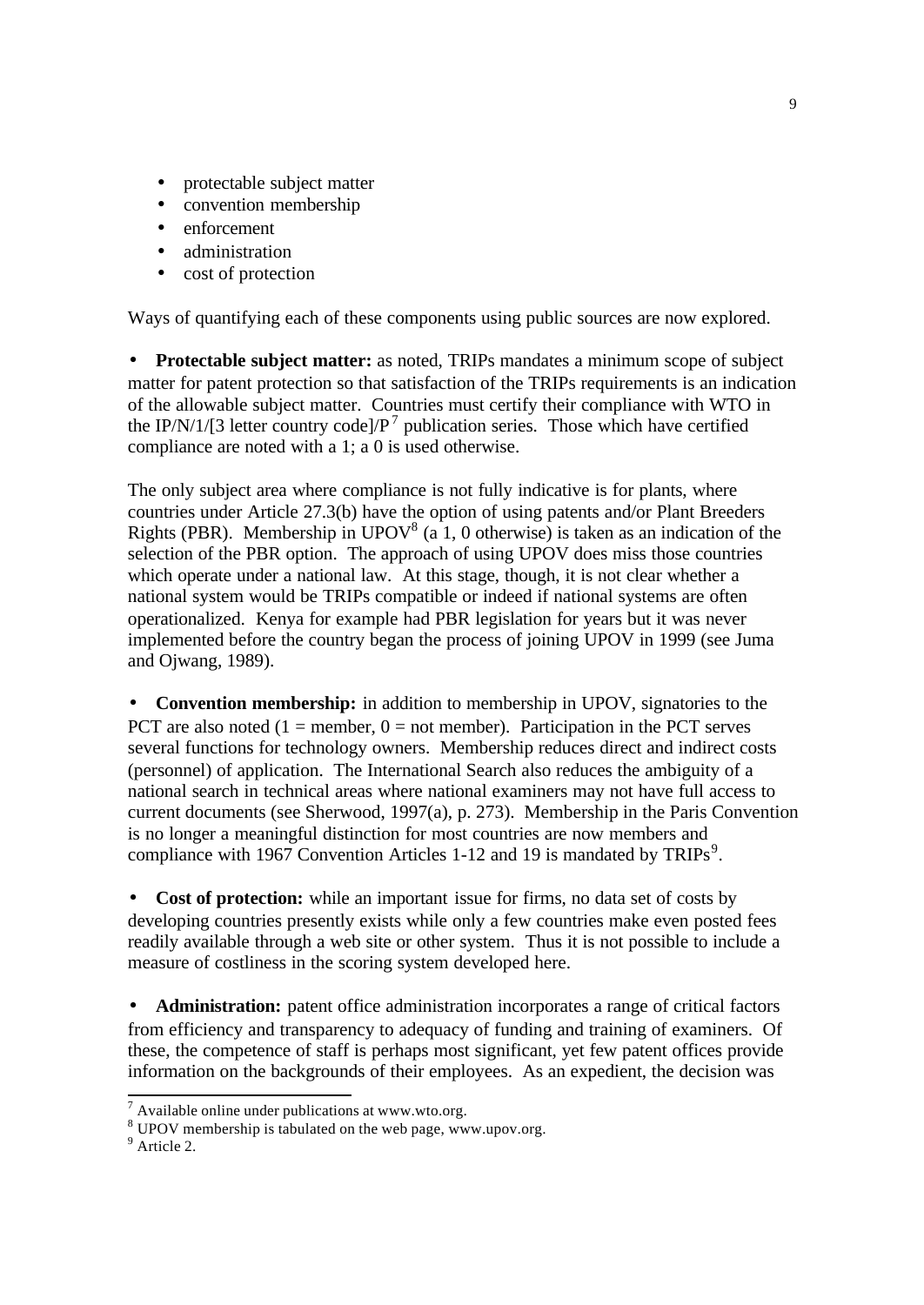made to distinguish between those patent offices which maintained a detailed web page and those which do not<sup>10</sup> (1 = web page exists, 0 = does not exist). The presence of the web page is then taken to reflect an office which is better supported and more interconnected. However, it must be acknowledged that this is an aspect of the scoring system which needs further consideration and, hopefully, better comparative data.

• **Enforcement:** enforcement takes particular relevance due to the emphasis placed on it by the survey respondents. Yet again there is no generally available ranking of national legal systems, assessments of the competence of justices, and the like. Here, the choice was made to use the Transparency International "Corruption Perceptions Index" (CPI) for 1998<sup>11</sup>. The annual Index presently ranks 99 countries on a 0 (highly corrupt) to 10 (highly clean) scale. Each country score is an average of three to14 individual surveys of the *perception*s of corruption "as seen by business people, risk analysts and the general public". All such indexes have the limitation that they reflect perceptions only, but as Kaufman, Kraay and Zoido-Lobaton (1999(a), p.2) note, the subject is "inherently subjective" yet "perceptions of the quality of governance may often be as important as objective differences in institutions across countries."

Limitations nonetheless remain for, as Kaufman, Kraay and Zoido-Lobaton (1999(b)) emphasize, there is substantial unexplained error in any estimate, to the point that individual country rankings are not statistically differentiable. Indeed, the accuracy is such that countries must be assigned to one of three groups to be statistically differentiable. That is, any score should be seen as an imperfect proxy with resultant uncertainty of the point estimates. Second is the matter of interest here – largely the competency and integrity of the IP court system – and what is measured, aggregate perceptions of corruption in private-private and private-public interactions. This distinction can be seen in reference to the U.S. which has a 1998 Corruption Perception Index value of 7.5,  $18<sup>th</sup>$  on the list. Whatever the integrity of other kinds of interactions may be, the U.S. is widely regarded as having a highly effective IP court system, particularly after 1982 when patent cases were consolidated in a new Court of Appeal for the Federal Circuit (see Grubb, 1999, Chap. 2). Nonetheless, the CPI does represent a systematic effort to quantify aspects of the application of law in a diverse group of countries.

### **C. Constructing an IPR Score**

Of the 99 countries included in the 1998 CPI, 44 are developing countries, which constitute the sample used here<sup>12</sup>. The sample is not a random one, but does represent a diverse geographical and economic range.

The final step is one of identifying a proper weighting scheme for aggregating the values into a single index figure. As noted, Ginarte and Park (1997) use an unweighted sum after calculating that the ranking of a country did not change over a wide range of

<sup>&</sup>lt;sup>10</sup> National patent office web pages are accessible through the 'links' menu selection on the WIPO web page, www.wipo.org.

<sup>&</sup>lt;sup>11</sup> Available at www.gwdg.de/~uwvw/1999Data.

<sup>&</sup>lt;sup>12</sup> The 44 countries are listed in Table 3.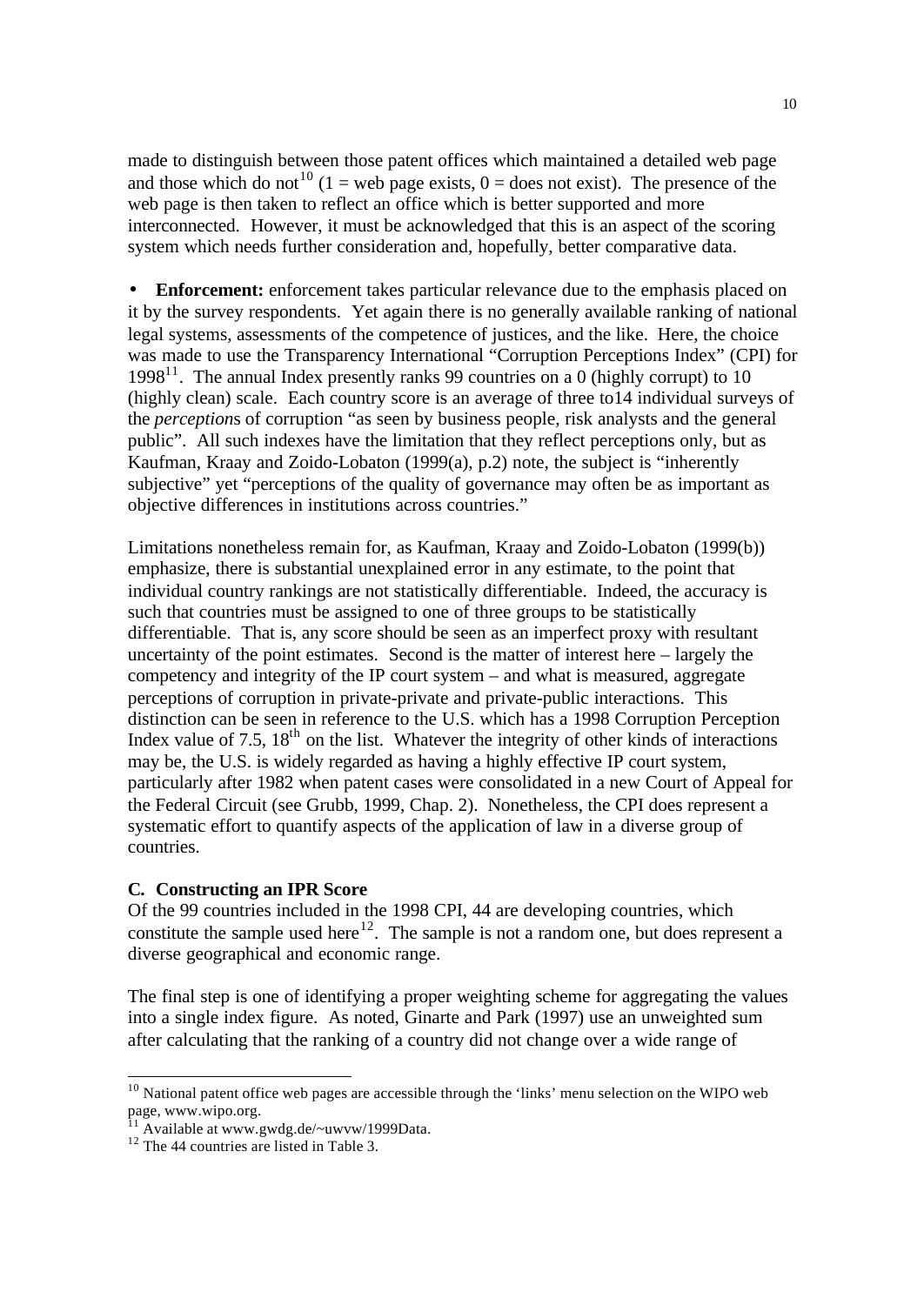weights, while Sherwood (1997(a)) used an arbitrary weighting system. For purposes here, a more systematic approach is sought. What is used is *factor analysis*, where each variable is represented as a linear function of a small number of unobservable *commonfactors* and a single *specific* variate. The common factors generate the covariances among the observed responses, while the particular terms contribute only to the variances (Morrison, 1976, Chap. 9).

In this case a three-factor model with a verimax rotation $13$  provided results which could be described in terms of the expected underlying relationships as follows:

| Factor $1(33%)$ : | Scope, weighing most heavily on UPOV and TRIPs compliance |
|-------------------|-----------------------------------------------------------|
| Factor $2(24%)$ : | Efficiency, weighing on PCT which has an application      |
|                   | efficiency component                                      |
|                   | Factor 3 (18.5%): Transparency, weighing on the CPI       |

The factor weights, which explain a total of 77 percent of the variance of the variables, are shown in Table 1.

| Table 1: Factor weightings of the index components |              |                   |              |             |  |  |  |  |
|----------------------------------------------------|--------------|-------------------|--------------|-------------|--|--|--|--|
|                                                    | <u>Scope</u> | <i>Efficiency</i> | Transparency | Communality |  |  |  |  |
| <b>CPI 98</b>                                      | $-.028$      | $-.025$           | .971         | .944        |  |  |  |  |
| <b>UPOV</b>                                        | .860         | $-.185$           | $-.089$      | .782        |  |  |  |  |
| <b>TRIPs</b>                                       | .790         | .423              | $-.064$      | .808        |  |  |  |  |
| PO Eff.                                            | .534         | .354              | .254         | .474        |  |  |  |  |
| <b>PCT</b>                                         | .066         | .922              | $-.033$      | .856        |  |  |  |  |
| $\%$<br>variance                                   | 33           | 24                | 18.5         |             |  |  |  |  |

The aggregate factor values are used to weigh the individual index components in generating the IP score. The weights have the intuitive appeal that the greatest weight is placed on the CPI, a proxy for the enforceability of IPR, which the survey respondents indicated as the most significant aspect of the effectiveness of patents at the national level (see Section II.C above). The score has a possible 12 point scale (technically, 12.36) but in practice the max and min are 7.2 and 1.6 (Table 2).

<sup>11</sup>

 $13$  Factors were computed using Minitab Version 12.1 for Windows.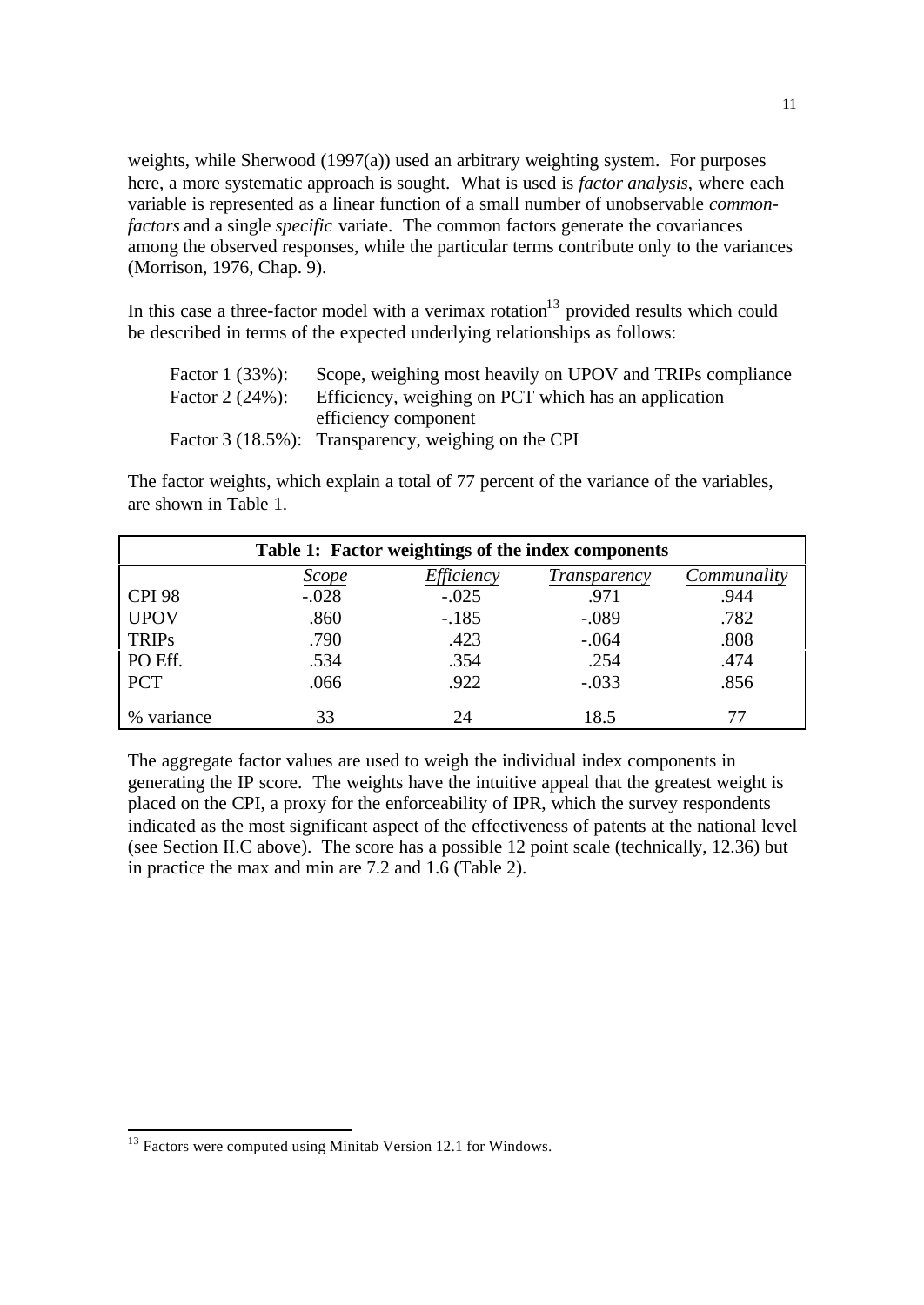| Table 2: Intellectual property score, 1998 |                  |                |                  |  |  |  |  |
|--------------------------------------------|------------------|----------------|------------------|--|--|--|--|
| Country                                    | <b>IP</b> Score  | Country        | <b>IP</b> Score  |  |  |  |  |
| Chile                                      | 7.2012           | Guatemala      | 2.9264           |  |  |  |  |
| <b>Botswana</b>                            | 5.7584           | Argentina      | 4.8960           |  |  |  |  |
| Costa Rica                                 | 6.1424           | Nicaragua      | 2.8320           |  |  |  |  |
| Namibia                                    | 5.0032           | Thailand       | 3.3060           |  |  |  |  |
| S. Africa                                  | 7.3548           | Egypt          | 2.7376           |  |  |  |  |
| <b>Mauritus</b>                            | 4.7200           | India          | 3.5936           |  |  |  |  |
| Tunisia                                    | 4.7200           | <b>Bolivia</b> | 3.4252           |  |  |  |  |
| Jordan                                     | 4.4368           | Pakistan       | 2.5488           |  |  |  |  |
| Peru                                       | 4.7220           | Kenya          | 4.8060           |  |  |  |  |
| Uruguay                                    | 4.8412           | Vietnam        | 2.3600           |  |  |  |  |
| S. Korea                                   | 6.1028           | Ecuador        | 3.7612           |  |  |  |  |
| Zimbabwe                                   | 4.8208           | Venezuela      | 2.1712           |  |  |  |  |
| Malawi                                     | 4.7264           | Colombia       | 2.8588           |  |  |  |  |
| <b>Brazil</b>                              | 6.6960           | Indonesia      | 4.2148           |  |  |  |  |
| Jamaica                                    | 3.5872           | Nigeria        | 1.7936           |  |  |  |  |
| Morocco                                    | 4.3488           | Tanzania       | 1.7936           |  |  |  |  |
| El Salvador                                |                  | Honduras       |                  |  |  |  |  |
| Zambia                                     | 3.3984<br>3.3040 |                | 1.6048<br>2.1980 |  |  |  |  |
|                                            |                  | Paraguay       |                  |  |  |  |  |
| Ghana                                      | 3.9712           | Cameroon       | 2.1776           |  |  |  |  |
| Philippines                                | 3.5892           | Malaysia       | 5.4772           |  |  |  |  |
| Senegal                                    | 3.9712           | Mexico         | 6.0352           |  |  |  |  |
| Côte d'Ivoire                              | 3.7824           | China          | 5.4160           |  |  |  |  |
| Source: Computed, see text.                |                  |                |                  |  |  |  |  |

## **III. RELATIONSHIP OF INTELLECTUAL PROPERTY RIGHTS AND FOREIGN DIRECT INVESTMENT AND TRADE**

The purpose of this section is the utilization of the IPR score developed above in measuring the effect of the strength of IPR in the recipient country on technology transfer to developing countries. The empirical analysis is focused specifically on the effect of IPR on foreign direct investment (FDI) flows and on imports. No specific connection is attempted between those two variables and national well-being, as measured in a number of ways including per capita income and income distribution, beyond the cited studies in Section I.A which connect 'internationalization' with growth, and growth with monetary benefits for the poor. It is left for subsequent studies to incorporate the IPR score analysis used here into the broader context of growth studies.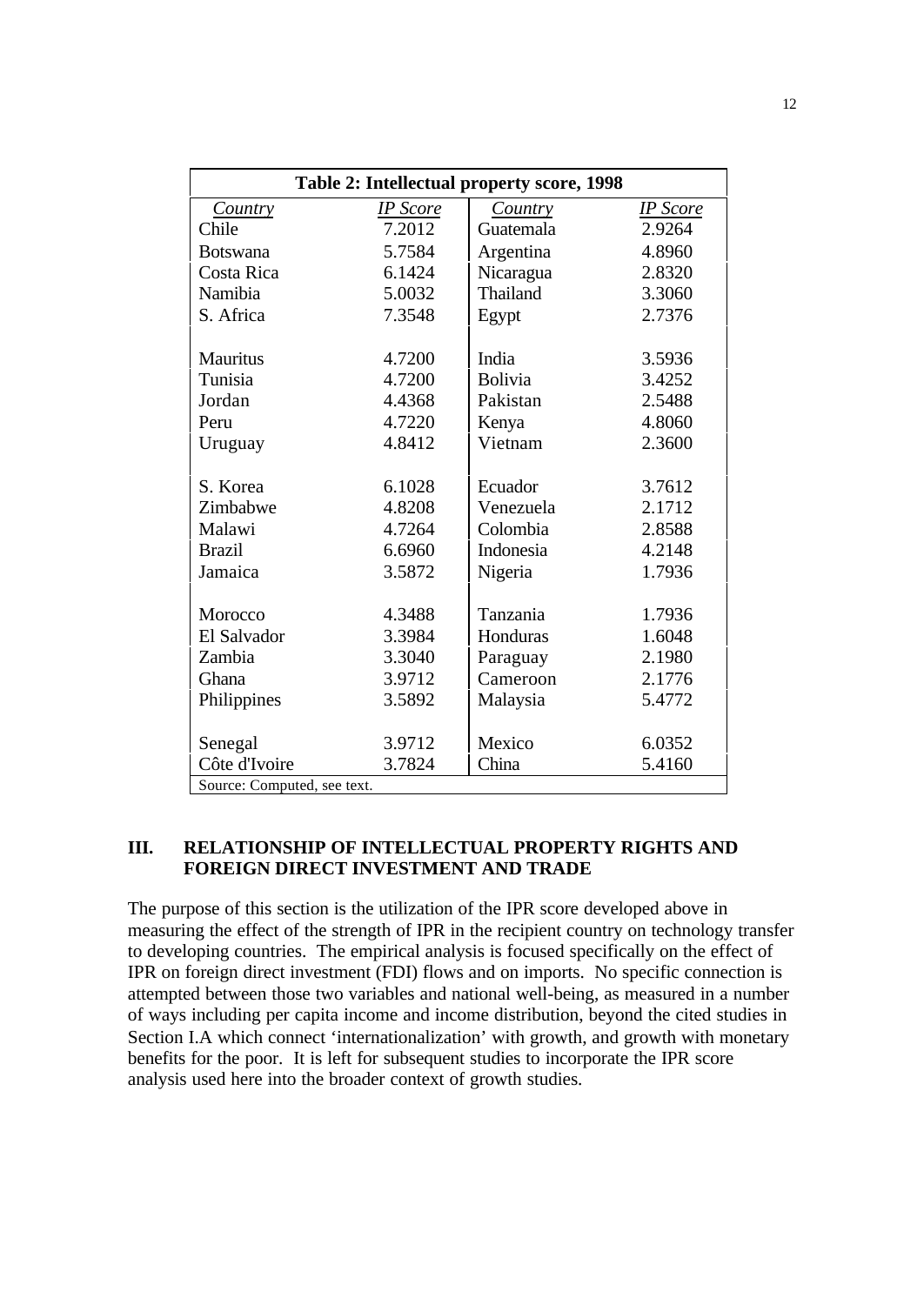Prior to proceeding with the empirical analysis, the literature on prior IPR score studies and determinates of FDI is reviewed. The review will both identify previous results for comparison as well as variables to include in the analysis.

#### **A. Literature review**

This review begins at the most general level with studies of determinants of FDI, proceeding to prior studies using IPR scores, which are a special form of FDI models. The literature on the determinants of FDI, of which investment location theory is a component, is voluminous so that no attempt is made here to go beyond the basis theories and findings of relevance to IPR.

• **General studies of determinates of FDI:** McCorriston and Sheldon (1998) review the theory of determinates of FDI in an effort to explain the 'wavelike' level of inward bound FDI in the United States over the 1980 - 95 period. The classical theory explains FDI as a mechanism used by firms which are otherwise unable to accrue fully firmspecific assets, assets such as a brand image or research intensity. An empirical study would then include a number of industry-specific factors in a cross-section analysis to explain why some industries are more international than others. But that approach cannot explain the observed wave pattern to FDI.

Alternative explanations can be characterized as 'relative wealth' and 'relative cost' theories, both associated with the exchange rate. The relative cost theory is concerned with the effective cost in the currency of the investing country – depreciation of the currency of the recipient country tends to reduce costs for the investor. However, the effect of the exchange rate is more ambiguous than that for it depends on where the inputs are acquired and the finished goods sold so a depreciation could as well raise as reduce costs. The relative wealth theory counters that ambiguity by invoking capital markets imperfections which reduce the ability of financiers in the recipient country of evaluating the assets of a foreign investor. A currency depreciation increases the value of the would-be acquirer in the eyes of a financial institution, reducing the credit constraint to FDI. Studies have generally shown that FDI is inversely related with the real value of the dollar, which is consistent with the relative wealth theory. Relative wealth is also affected by relative stock prices.

In their analysis, McCorriston and Sheldon (1998, Table 2) attempt to explain crossborder acquisitions in U.S. manufacturing using both the real U.S. dollar exchange rate and the relative stock price in a time series analysis. Both variables have the expected signs and are statistically significant, again providing consistency with the market imperfection hypothesis. The authors (1998, Table 3) then disaggregate the FDI data by sector, analyzing separately food, chemicals, fabricated metals, machinery, and other manufacturing. While the aggregate results carried over for fabricated metals and other manufacturing, neither explained the amount of cross-border investment in the food sector. The reasons why the food sector responds differently to relative wealth factors, why possibly attributable to omitted variables problems or data quality limitations, are not well understood.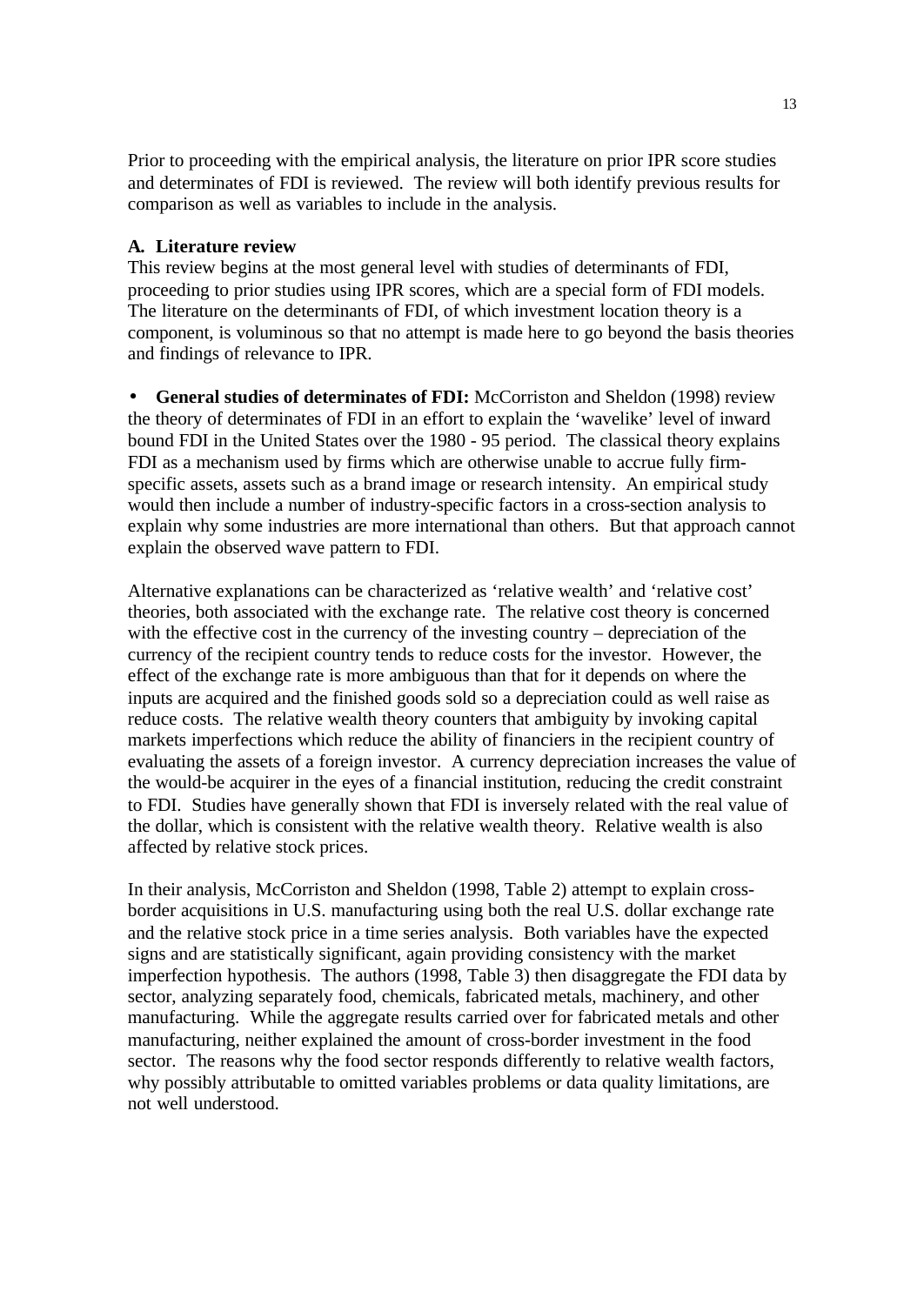Gopinath, Pick and Vasavada (1998) extend the preceding analysis in two ways by (a) considering volatility in the real exchange rates as a measure of riskiness of the investments, and (b) considering effects on exports and foreign affiliate sales as well as outward FDI. In a pooled time series/cross-section study of 10 high income countries, the independent variables were normalized (divided) by GNP to account for income effects and possible differences in factor costs. An appreciation of the dollar increases outward FDI and resultant affiliate sales, while reducing exports. Exports and FDI are then substitutes, but only partially, for FDI is more responsive to appreciation of the dollar than are exports. Higher volatility of real exchange rates as expected depress both outward FDI and affiliate sales. Despite those results, Erb, Harvey and Viskanta (1996) argue that exchange rate volatility is an *ex post* measure of risk, while country risk ratings are better *ex ante* measures.

Wheeler and Mody (1992) extend the analysis by considering location theory, particularly the opposing forces on firms making choices among recipient countries. According to the traditional, or 'gravity' model of trade, firm choices are based on comparative advantage 'classical' variables of market size, openness of the economy, transportation, and relative costs. These variables come from the so-called ergodic location theories, long term patterns which can be affected, but only temporarily, by subsidies. In counter-distinction is the non-ergodic theory which draws heavily on agglomeration economies. Investment creates specialized services, which attract further investment so that an early advantage, from whatever source, tends to be perpetuated. Disrupting this notion of 'winning' a location tournament is the desire for firms to reduce risk through geographic diversification.

Wheeler and Mody (1992) attempt to distinguish between these opposing theories by construction an outward-FDI flow model for U.S. firms for the 1980s. The crosssection/time series analysis uses an annual dummy to capture the gross annual changes but no country dummies as that would leave only within-country differences to be explained by the analysis. One country is used as a numeraire to avoid possible spurious regression results due to non-stationarity of the investment series. Distinguishing among the competing theories is accomplished by three sets of data, (a) classical variables like costs, market size and taxation, (b) agglomeration benefits such as infrastructure and degree of industrialization, and (c) measures of riskiness. In general, risk was of little significance, while both the classical variables and agglomeration factors helped explain the location of investments. Important factors varied across industries with, for example, labor costs being more significant for the electronics sector, likely because assembly plants are located in areas of low labor costs. The *magnitude* (or, more properly, the elasticities) of the effects are heavily influenced by the degree of industrialization. When production is for the domestic market, openness of the economy actually *reduced* investment, which is attracted by high trade barriers.

• **FDI and IPR:** Rapp and Rozek (1990) studied the *relationship* between the strength of IPR systems and 'modernization variables' including GDP, access to electricity, and health factors. The relationship was found to be a statistically strong positive one, but there is no indication of causality. That is, strong IPR could be leading to modernization, or 'modern' nations could be adopting stronger IPR as the economy reaches a critical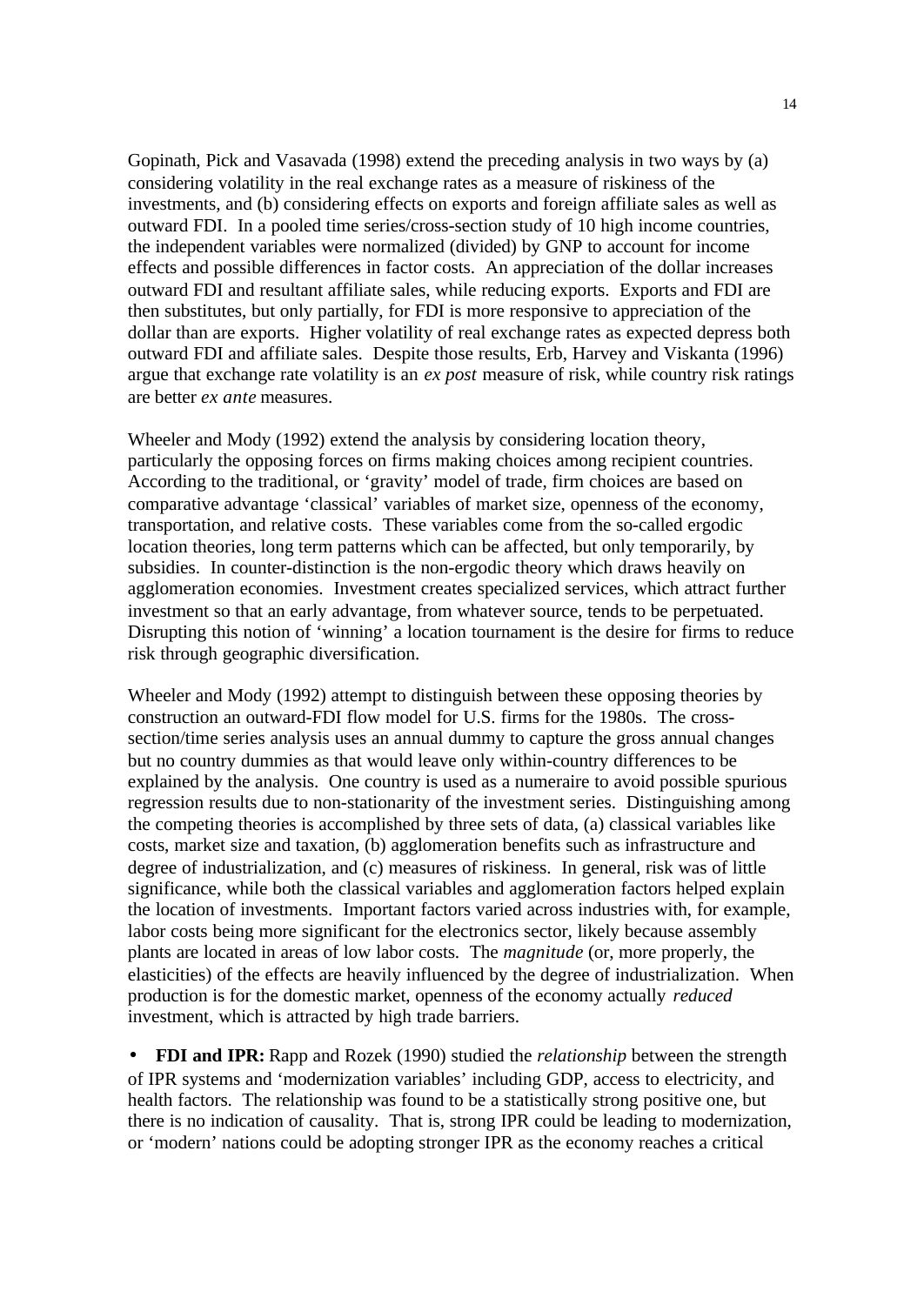level. Critics of IPR frequently note that the Netherlands and Switzerland did not adopt patent laws until 1912 and 1907, respectively (implying the same situation would apply at the end as the beginning of the century), when their economies were well advanced, while stronger IPR have long been associated with higher per capita GDP (Grief, 1987).

As if to emphasize the *causality* issue, Ginarte and Park's (1997) work focused on identifying determinants of a country's level of patent protection. Using their own IPR score (see Section II.A), the authors find a strong correlation between the 'strength' of IPR and GDP per capita lagged five years. However, once variables representing the determinants of economic development (R&D expenditures, market freedom, openness) are added, the explanatory power of GDP vanishes, suggesting it serves as a proxy. Dividing the sample of 48 countries in two based on GDP, R&D is a better explanation of the strength of IPR for the richer nations, which, the authors conclude, have more to protect. Conversely, they argue that in less wealthy countries, most R&D spending is by the public sector, which is less likely to use IPR than private firms. Yet there is a minimum critical size for the research sector, as indicated when R&D spending is replaced by the R&D/GNP ratio.

A policy ramification drawn by Ginarte and Park (1997) is that less wealthy countries (which have lower levels of R&D spending) should economize on the institutional costs of providing IPR protection through some form of cooperation. Yet the point that stronger IPR is less beneficial for the less technologically advanced countries will not escape policy makers, as noted above. Note however most of the emphasis is on the *innovation* effect of IPR as opposed to its technology transfer role emphasized in this paper.

Seyoum (1996) examined the relationship of FDI and IPR from the perspective of government control; can governments affect inward FDI more effectively through macroeconomic policy, or strength of IPR? IPR, in his view, is taking on additional significance as technology-based products are supplanting natural resources in creating national wealth while production can be increasingly easily moved between countries. Using a cross-section/time series data set for 27 randomly selected countries for 1975-90, the author used two sets of independent variables, four (copyright, patents, trade secrets, etc.) to represent IPR and four (market size, public investment, external debt and exchange rate stability) to capture policy factors. The independent variable was normalized as a percentage of GDP. The IPR score is based on the views of practitioners using a  $1 - 3$  scale in the 27 sample countries.

Results are separated for the least developed, emerging and developed economies in the sample. For the less developed, policy factors explain 21 percent of the variation in FDI flows, IPR factors, 13 percent. The relative importance is reversed for the emerging economies where economic policy variables account for only 28 percent of variation while IPR aspects capture 43 percent of the FDI flow variation. Among this second group, "enforcement is the most important concern", as has previously been noted.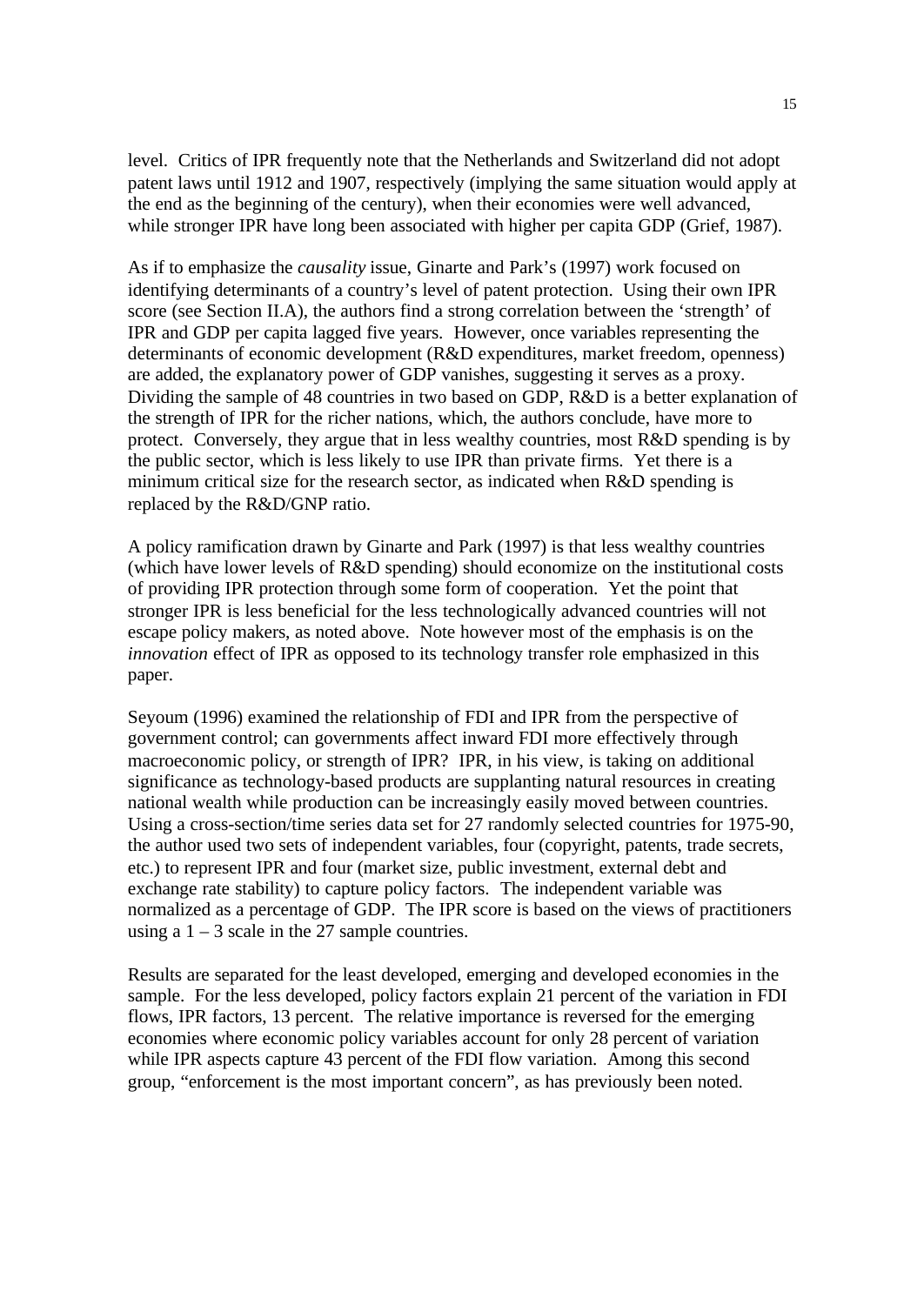In two high-profile studies, Mansfield (1994, 1995) examined FDI outward flows for U.S., German and Japanese firms. The IPR score used is explored elsewhere (see Section II.A) so that attention here is focused on the empirical estimation. Due to data limitations, only U.S. firms are included in the analysis for the years 1990-93. In addition to the IPR score, the independent variables include market size (GNP), stock of FDI, degree of industrialization, and 'openness'. The first three variables (plus a dummy variable for Mexico) are significant with the results indicating that a 10 percent increase in the IPR score will, other factors held constant, increase annual FDI inflows to a country by about \$ 200 million. Caution is advised in interpreting that result. The degree of industrialization might be expected to have a positive effect on FDI inflows, but in this model the result is negative.

Braga (1995) both reviews a number of other empirical studies as well as conducts his own. He notes that the effect of stronger IPR on trade flows is ambiguous; if the marketpower (leading to higher prices) effect dominates the market-expansion (or availability) effect, trade will diminish, and vice versa, so the matter is an empirical one. Ferrantino (1993) found the latter dominates the former – stronger IPR are trade promoting. In his own analysis of the total foreign assets of U.S. firms, and using the Rapp and Rozek (1990) IPR score (see Section II.A), Braga (1995) includes as independent variables GDP, growth rates, and a measure of trade barriers. Results show that a higher IPR score has a positive impact on aggregate U.S. investment abroad, but the sectoral models are less robust. He cautions that a formal model of the equilibrium distribution of FDI is needed for more precise inferences, but as a minimum predicts the TRIPs standards will serve as a "threshold indicator".

In summary, empirical studies generally support an expectation that stronger IPR protection does indeed enhance both FDI and imports. The relative wealth theory is better supported empirically than the relative cost model, but in fact both require the inclusion of an exchange rate variable in the analysis. Results across time and models do however vary according to:

- production for export or domestic consumption: openness of the economy favor the former over the latter,
- degree of industrialization: more industrialized nations show a more pronounced response to the strength of IPR, but that may be due to either a causal relationship or a statistical reality that more industrialized countries are more dependent on foreign technologies and capital,
- sector: more technologically advanced sectors (like electronics) are more IPR dependent than less technical ones (like food processing),
- exchange rate: due either to the cost or wealth effect, and
- stock of existing FDI: possibly as a result of the agglomeration effect, countries with significant prior FDI tend to attract more.

These factors must be considered in the current analysis.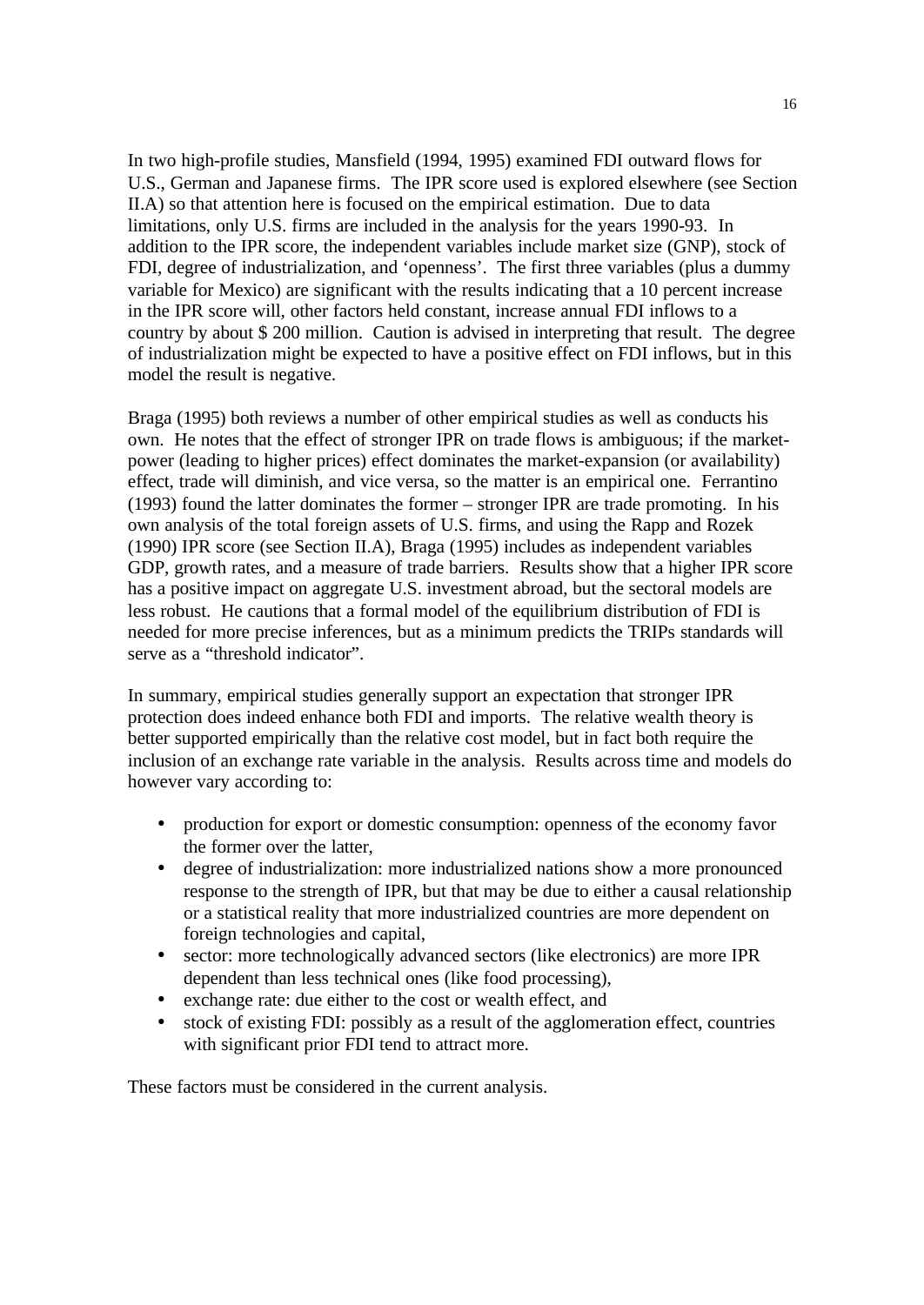### **B. Selection of Variables for Analysis and Data Sources**

Based on the preceding, the independent variables can be grouped into three categories as follows:

- 1. classical 'gravity'-type variables describing business justifications for selecting one country over another, such as market size, costs openness and taxation,
- 2. agglomeration benefits like infrastructure, FDI stock and degree of industrialization, and
- 3. riskiness, such as the rule of law and exchange rate variability.

The dependent variables are FDI and exports for the full sample of countries. Additional dependent variables such as high tech exports and royalties earned or paid are also used, but for only the part of the data set for which data are available.

Model forms are quite variable, including trans-log, semi-log and linear, with no clear theoretical justification for one form over another. This will be left as an empirical, goodness-of-fit matter in the current analysis. Most studies do use a cross-section/time series (CSTS) approach which helps accommodate for unexplained inter-year variability. CSTS analysis however does increase the econometric complexity of the analysis. For the current application, the TRIPs provisions have been in place in a range of countries for a very short time period meaning TS analysis is not feasible, leaving only simple CS analysis. Specific variables and data sources are identified below. All data are for 1998 unless otherwise noted.

# **Dependent Variables:**

FDI inflows (UNCTAD, World Investment Report, 1999, Annex table B.1) Merchandise Imports (WB, World Development Index, 2000, Table 4.6)

High-Technology Exports (WB, World Development Index, 2000, Table 5.12) Royalty and License Fees (WB, World Development Index, 2000, Table 5.12)

### **Independent Variables:**

IPR Score – computed, see Section II.D.

- FDI inward stock (UNCTAD, World Investment Report, 1999, Annex table B.3) Risk: Country Credit Ranking (iiC.C.R.)<sup>14</sup> OR standard deviation of exchange rate (WB,
- World Development Index, various years, Table 5.6)
- GNP (WB, World Development Index, 2000, Table 1.1)
- Openness: notifications under Article 5.1 of TRIMs<sup>15</sup> OR exports/GNP

Exchange rate, 1999 (WB, World Development Index, 2000, Table 5.6)

Exchange rate, prior years (FAO Trade Yearbook, 1998, pp. xxx-xxxi)

Degree of industrialization/industry value added (WB, World Development Index, 2000, Table 6.6)

Real exchange rate: computed by dividing the exchange rate by measures of external purchasing parity index (WB, World Development Index, 2000, Tables 4.12 and 5.6)

 $14$  Available online at www.iimagazine.com

<sup>&</sup>lt;sup>15</sup> Available online at www.wto.org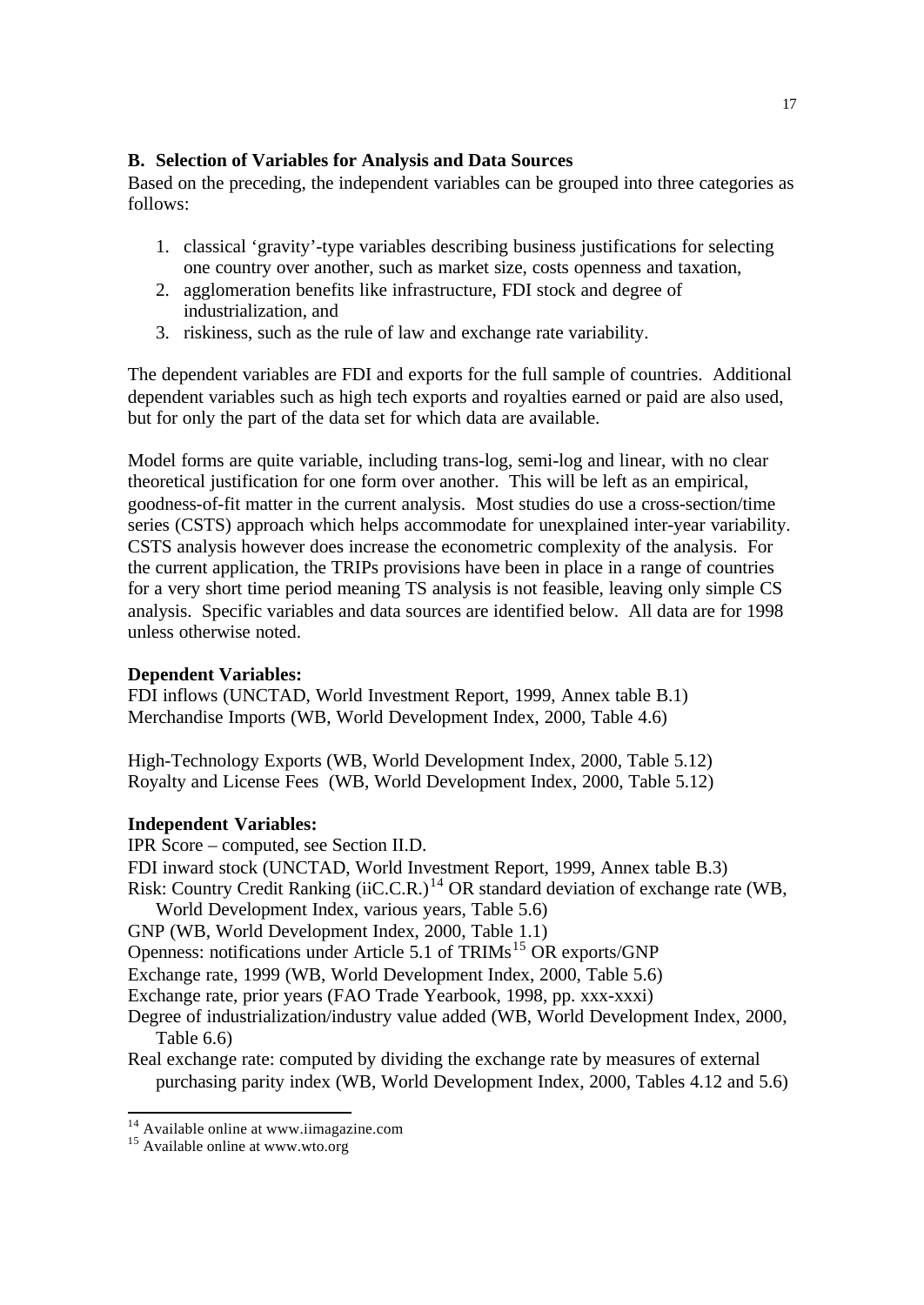Manufacturing wages (WB, World Development Index, 2000, Table 2.6) Road quality index (100 = expected for country at development level) (WB, World

Development Index, 2000, Table 5.9)

Manufacturing tariff (WB, World Development Index, 2000, Table 6.6) Internal purchasing parity index (CIA)<sup>16</sup>

#### **C. Results and Discussion**

For this analysis, a linear model using a non-normalized dependent variable fit best in terms of expected signs and the multiple correlation coefficient <sup>17</sup>. Initially, all variables indicated by the literature review were included; subsequently those with unexpected signs or being highly statistically insignificant were excluded. Selection among alternative formulations of a variable, such as measures of 'openness', were done the same way. In the final analysis, variables were retained if there was a strong theoretical or empirical justification for their inclusion, even if the statistical significance was low. The best model results for both the FDI and export models are shown in Table 3. The FDI model is fit using the full 44 country data set while the imports model due to data limitations used only 38 countries<sup>18</sup>

| <b>Table 3: Statistical results</b> |                         |             |             |                       |  |  |  |  |
|-------------------------------------|-------------------------|-------------|-------------|-----------------------|--|--|--|--|
| Model                               | <b>FDI</b> '98          |             | Imports '98 |                       |  |  |  |  |
| Intercept                           | -15968                  | $(-1.78)$ * | $-36129$    | $(-.97)$              |  |  |  |  |
| <b>IPR</b> score                    | 1562.7                  | $(1.88)*$   | 8886        | $(2.56)$ <sup>*</sup> |  |  |  |  |
| Mfg. Tariff                         | 228.1                   | (1.26)      | 400.2       | (.55)                 |  |  |  |  |
| FDI '97/GNP                         | *****<br>(.88)<br>39.33 |             |             |                       |  |  |  |  |
| Degree Indus.                       | 262.8                   | $(1.95)^*$  | 1295.2      | $(2.40)$ *            |  |  |  |  |
| Real Exchange Rate                  | 3.35                    | (.07)       | $-53.6$     | $(-.27)$              |  |  |  |  |
| Real Internal prices                |                         | *********** | $-426.2$    | $(-1.33)$             |  |  |  |  |
| n                                   | 44                      |             | 38          |                       |  |  |  |  |
| $R-sq$ (adj)                        | 12.3%                   |             | 24.0%       |                       |  |  |  |  |
| * significant at the 5% level.      |                         |             |             |                       |  |  |  |  |
| ** significant at the 10% level.    |                         |             |             |                       |  |  |  |  |
| NOTE: t-statistics in parentheses.  |                         |             |             |                       |  |  |  |  |

Several alternatives to these models were attempted and discarded. Neither risk measure (credit index and variability of exchange rates) had any effect on the results; neither did both measures of openness. GNP is strongly correlated with both FDI and exports and so is not meaningful. Two key gravity-model variables, manufacturing wages and road infrastructure, also had no effect on the results.

<sup>&</sup>lt;sup>16</sup> Available online at www.cia.gov

<sup>&</sup>lt;sup>17</sup> Estimates were made using Minitab Version 12.1 for Windows.

<sup>&</sup>lt;sup>18</sup> The six excluded countries are: Zimbabwe, Malawi, Zambia, Senegal, Vietnam and Cameroon.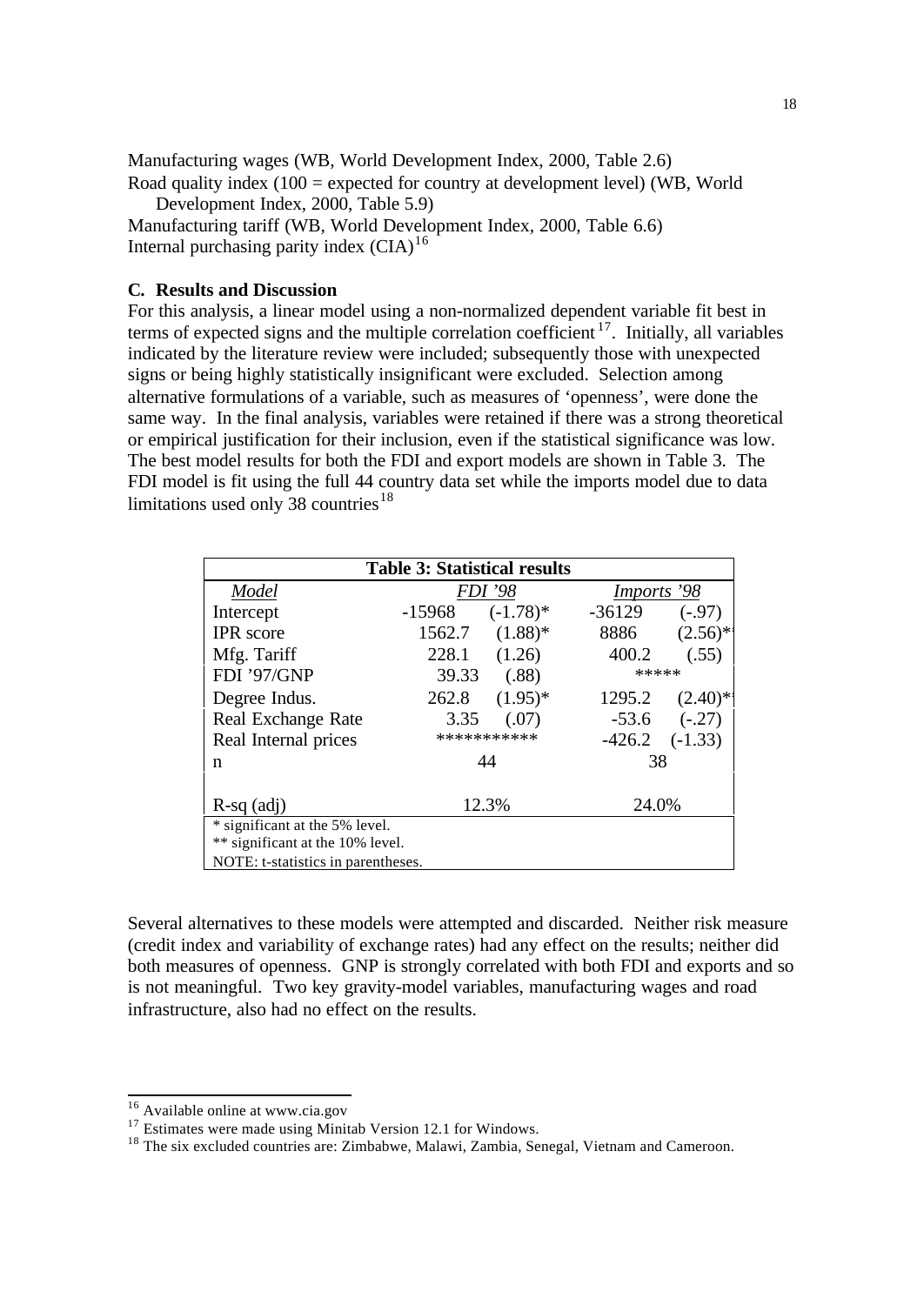Overall, the two models fit moderately well, at least considering the purely crosssectional nature of the analysis. Indeed, to attribute effects to TRIPs at an early stage in the compliance process (1998), it is necessary to assume many FD investors acted in part in anticipation of the benefits of strengthened IPR. That is certainly plausible as legislative changes are frequently announced, and drafts circulated, well before enactment. Butler and Marion (1985, p. 74) examining U.S. PBR law likewise found that the effects of strengthened IPR could be detected well in advance of enactment. The recentness of the IPR effects does indicate the analysis should be confirmed in a few years, preferably using CS-TS methods, when more data are available. Moreover, a general equilibrium analysis is indeed required to understand the overall consequences of changing IPR legislation for part of what is being measured here is a reallocation of monies among countries rather than new and additional funds being made available.

In most cases, the variables have the expected signs. Imports for example are reduced when prices (external and internal) are higher, but the significance of the effect is minimal. That could be due to the dual use of imports for domestic consumption and as inputs into re-exports, which effects tend to counter themselves. FDI is enhanced by higher tariffs, in line with the benefit of domestic production to avoid the high tariffs and/or as protection from import competition. Again though, the statistical significance is not very strong, perhaps indicating a decline in the role of tariffs under the new WTO agreement. The significance of the industrialization variable indicates that the more industrialized countries are more international – whether this is due causally to agglomeration factors or is simply a control variable cannot be determined from these results.

Most pertinent here, the IPR index is positive and significant in both equations. That is, stronger IPR increases both FDI and imports. In the latter case, the availability effect of IPR overcomes the price factor in increasing consumption. On average, the results indicate a one point increase in the IPR score (about 10 percent) will increase a country's FDI by \$ 1.5 billion (50 percent of the mean amount) and imports by \$8.9 billion (40 percent of the mean amount). The FDI effect is significantly greater than the \$200 million found by Mansfield (1995, see above) but he considered only US sources and an earlier period when FDI was less. Moreover, the forms of the indexes are not comparable. Of course, these results are averages only and **do not** imply that an increase in the IPR index will necessarily lead to the FDI increase forecast here for a particular country at a specific time. Among other factors, the level of industrialization is a significant factor so that less industrialized countries can expect a more modest effect of IPR strength on FDI and imports. However, overall the results do indicate that strengthening IPRs is an effective policy tool for countries seeking to internationalize the economy or, conversely, increased internationalization is a benefit of TRIPs compliance. This conclusion is particularly relevant in the WTO-era when national governments have fewer policy options.

The analysis was rerun using as dependent variables high tech exports and license fees paid. Due to data limitations, these analyses were limited to 34 and 35 countries, respectively. The results (not shown here) are generally consistent with those in Table 3.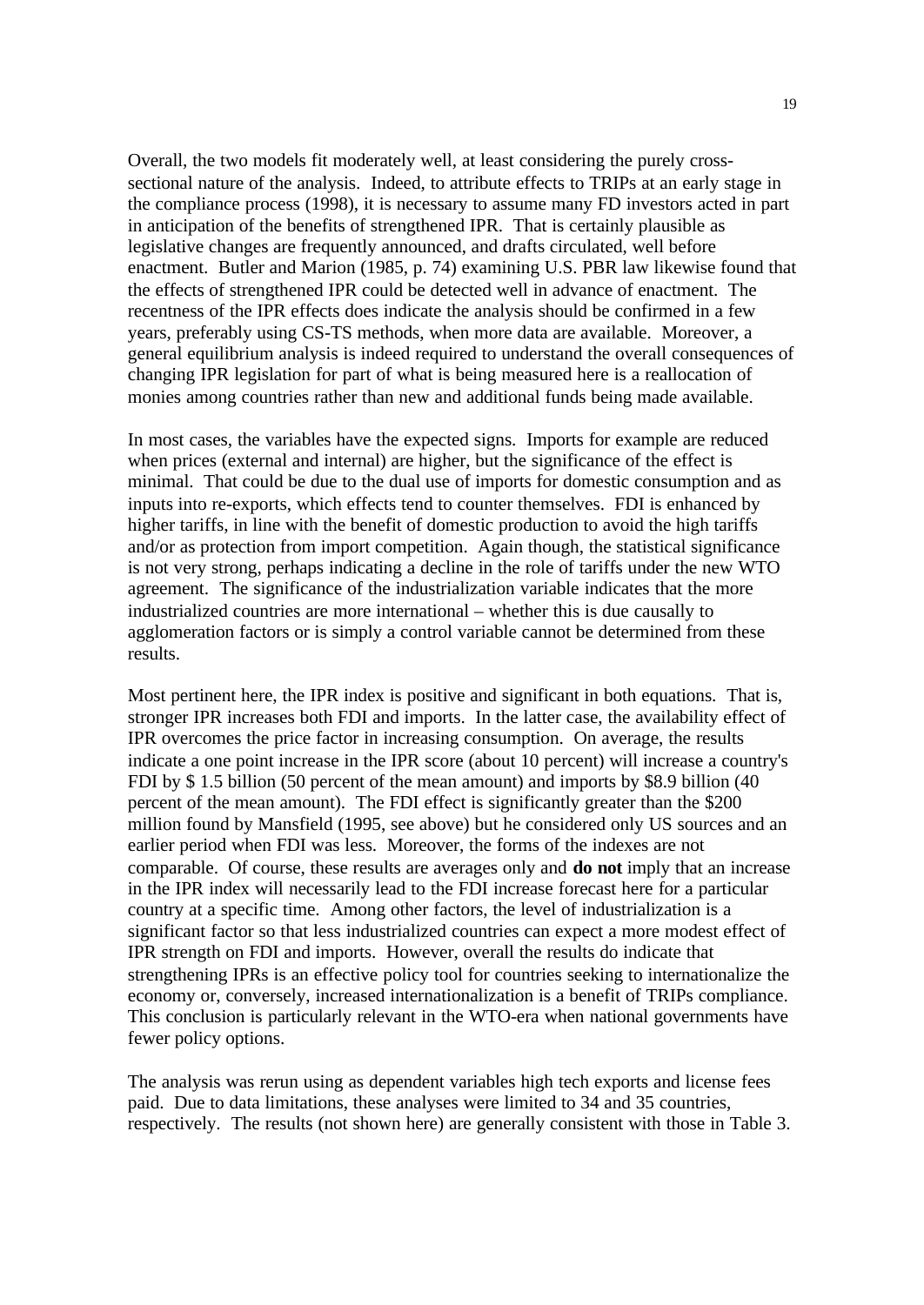That is, the IPR score is positive if not strongly significant. Indeed, the only significant variable is the degree of industrialization in the high tech export model, a not surprising result.

# **IV. SUMMARY AND CONCLUSIONS**

This analysis undertakes a more complete and current understanding of the relationship between international economic activity and IPR for developing countries in the post-TRIPs era. Under TRIPs, signatory countries are required to establish a prescribed minimal level of IPR protection. This is, and has long been, a contentious matter for countries where the costs of strengthened IPR in royalty payments is easily identified. Benefits though are more elusive to document. Here, a link is examined between stronger IPR protection and two key international factors, foreign direct investment and imports. No specific connection is made here between increases in those factors and national well-being, although through the literature it is possible to trace the association between international linkages and economic growth and rising per capita income, including that for the poorest decile. The results presented here should benefit policymakers in developing countries wishing to understand the possible benefits of strengthened IPRs.

The analysis requires a means of measuring the relative strength of national IPR protection, and IPR 'score'. Several such scores have been developed in the past, of two types, one based on an evaluation of legislation alone and one on practitioners' judgments. All at this point are dated in this TRIPs era, and cannot be readily updated as more countries comply with TRIPs mandates. A new score is developed here which uses only secondary data. The components and general weighting of factors is based on a survey of technology licensers in the biotechnology area, considered to be a complex aspect of property rights control and hence indicative of major issues. The scoring system consists of a 'corruption index', membership in UPOV and the PCT, compliance with TRIPs, and a measure of patent office competency, as proxied by the existence of a web site. Rather than using arbitrary weights in establishing the score, as is often done, factor analysis is applied. The result is three factors which can be titled 'scope', 'efficiency', and 'transparency', which together explain 77 percent of the variance.

The resultant score is on a 12 point basis, and maintains the rankings of the earlier attempts. It is readily updatable, but has the limitation of a weak means of measuring relative patent office competency, a difficult matter indeed given limited available information, but one on which more work is needed.

Prior studies have generally shown a positive relationship between an IPR score and both FDI and imports. Results however are not consistent for all sectors for reasons which are not entirely explained. The positive relationship of the IPR score and imports indicates that FDI and imports are complements, and further that the availability factor under IPR outweighs the higher price typically associated with protected products and technologies.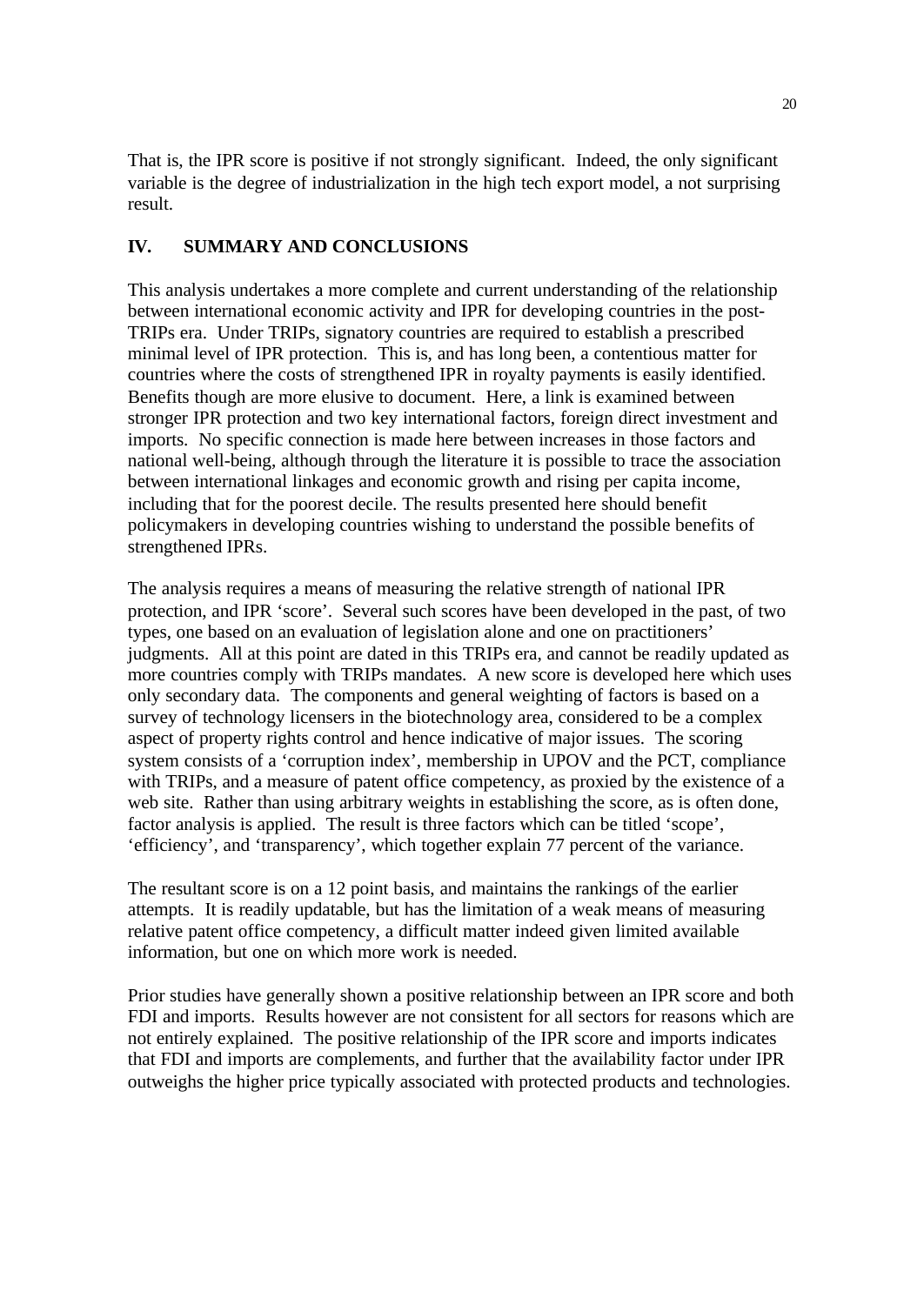The current analysis replicated the prior studies using the newly developed IPR score, applied to 1998 data for 44 developing countries. The use of a single year (a crosssectional model) as opposed to the typical cross-section/time series analysis is necessitated by the recentness of the TRIPs standards, meaning there is no really relevant prior period. For greater confidence in the results, the analysis should be rerun after a period of several years when the data availability will be enhanced. Despite the pure cross-sectional nature of the analysis, the statistical results are reasonable. A number of variables, such as various measures of risk and wage rates, had very low statistical significance and were not retained.

Most importantly for this analysis, the relationship between the IPR score and both FDI and imports is both positive and significant (at the 10 and 5 percent levels, respectively). A one point increase in the IPR score (about 10 percent) would on average increase FDI by \$ 1.5 billion. Of course, this result should not be interpreted to mean that amount would apply to any particular country, but the direction of the effect is quite robust. These and prior results are non-general equilibrium results, meaning part of the observed effects relate to movements among countries rather than all new investment funds. A general equilibrium analysis is needed to understand the effects of simultaneous changes by all countries.

This result, taken in the context of previous studies, is compelling evidence that stronger IPR do indeed provide some domestic benefits for developing nations. This is a particularly relevant factor in the WTO era when governments have fewer policy options available. Indeed, the current study shows that higher tariffs also contribute to greater FDI, likely due to the creation of protected markets. But the factor is not as significant as found in past studies, which is in line with the WTO tariff-reducing role.

In a broader perspective, this analysis does not identify what specifically about IPR leads to greater internationalization. Clearly the protection aspect is significant, for IPR tend to be more important for more valuable and readily copied inventions. Yet a major aspect of the score used here and in prior studies is based on the transparency of legal systems – the options to protect one's properties in whatever forms. Hence, stronger IPR could serve in the analysis as a proxy for other legal and governmental factors. At the same time, investors might look to the operation of property rights systems as an indicator of the general system for protecting property rights. Others have suggested this role for IPRs for a long time; in Penrose's (1973, p. 785) words, "it may be that cooperation in the [patent] system on the part of less developed countries will help them to obtain the cooperation of [multinational] firms". Yet the results in general combined with the survey results do support the view that investors are very aware of IPR systems in individual countries and act carefully within that context. Countries wishing to attract that group are advised to strengthen the IPR systems accordingly.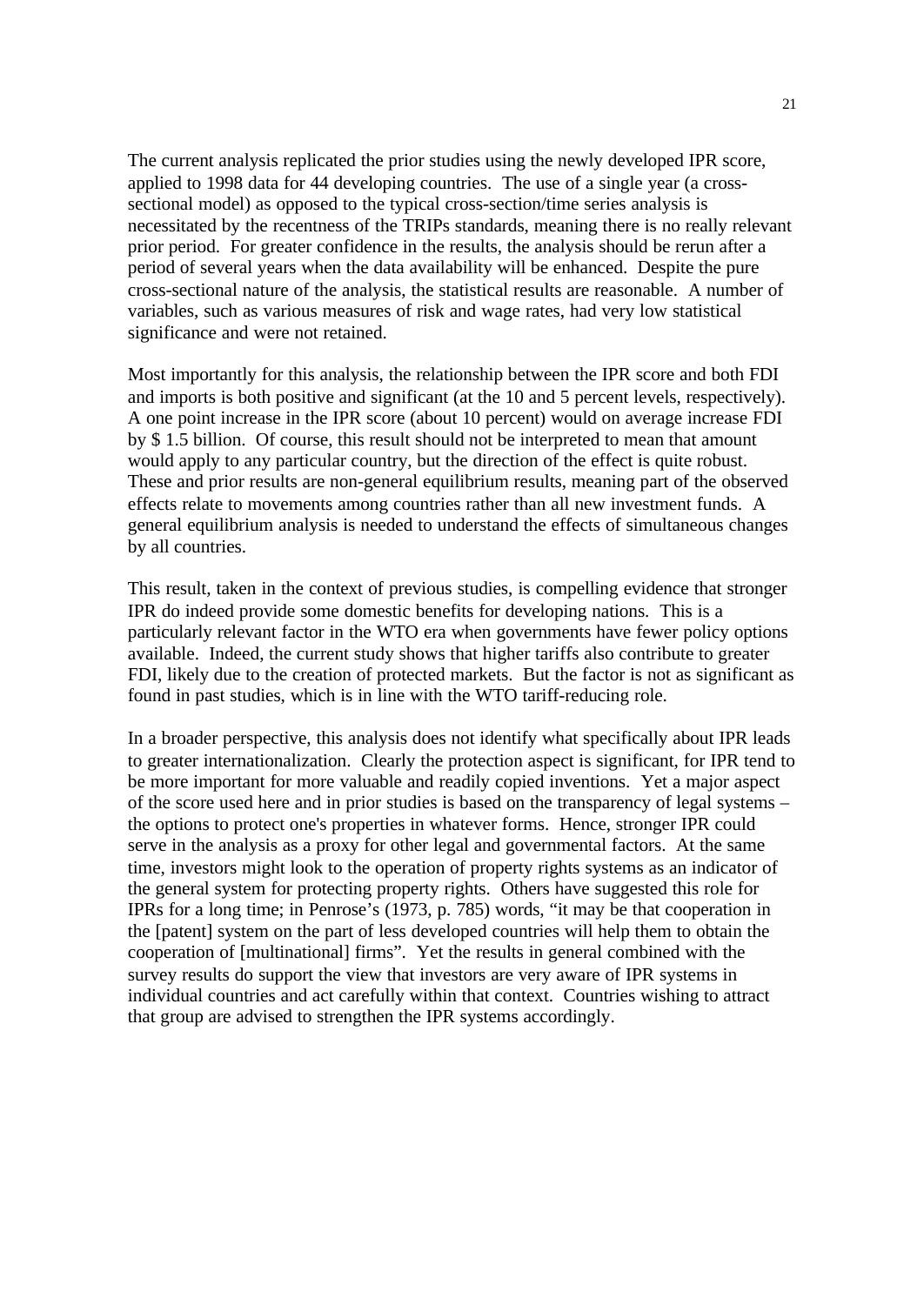### **V. REFERENCES**

Braga, C.A. Primo, 1995. "Trade-Related Intellectual Property Issues: The Uruguay Round Agreement and its Economic Implications". Chap. 12 (pp. 381-412) in W. Martin and L.A. Winters (eds.), *The Uruguay Round and Developing Economies.* Wn., D.C.: World Bank, Discussion Paper 307.

Butler, L.J. and B.M. Marion, 1985. *The Impacts of Patent Protection on the U.S. Seed Industry and Public Plant Breeding.* U. Wisconsin, N.C. Project 117, Monograph 16, Sept.

Deardorff, A.V., 1992. "Welfare Effects of Global Patent Protection". *Economica*, 59: 35-51.

Diwan, I. and D. Rodrik, 1991. "Patents, appropriate technology, and North-South trade". *J. Int. Econ.*, 30: 27-47.

Dollar, D. and A. Kraay, 2000. "Growth *Is* Good for the Poor." World Bank. Available at *www.worldbank.org/research/growth/absdollakray* (Draft).

Erb, C.B., C.R. Harvey and T.E. Viskanta, 1996. "Expected Returns and Volatility in 135 Countries". *J. Portfolio Analysis*, Spring: 46-58. Available at *www.duke.edu/~charvey/Country\_risk/ccr/ccr1*

Ferrantino, M.J., 1993. "The Effects of Intellectual Property Rights on International Trade and Investment". *Weltwirtschaftliches Archiv*., Vol. 129, pp. 300-31.

Food and Agricultural Organization (FAO), 1998. *Trade Yearbook*. Rome. Vol. 52.

Ginarte, J.C. and W.G. Park, 1997. "Determinants of patent rights: A cross-national study". *Research Policy*, 26: 283-301.

Gopinath, M., D. Pick and U. Vasavada, 1998. "Exchange Rate Effects on the Relationship between FDI and Trade in the U.S. Food Processing Industry". *Am. J. Agr. Econ.*, 80(5):1073-79.

Grief, S., 1987. "Patents and Economic Growth". *Int. Rev. Industrial Prop. and Copyright Law,* 18: 191-213.

Grubb, P.W., 1999. *Patents for Chemicals, Pharmaceuticals and Biotechnology.* Oxford: Clarendon Press.

Helpman, E., 1993. "Innovation, Imitation, and Intellectual Property Rights". *Econometrica*, 61(Nov.): 1247-80.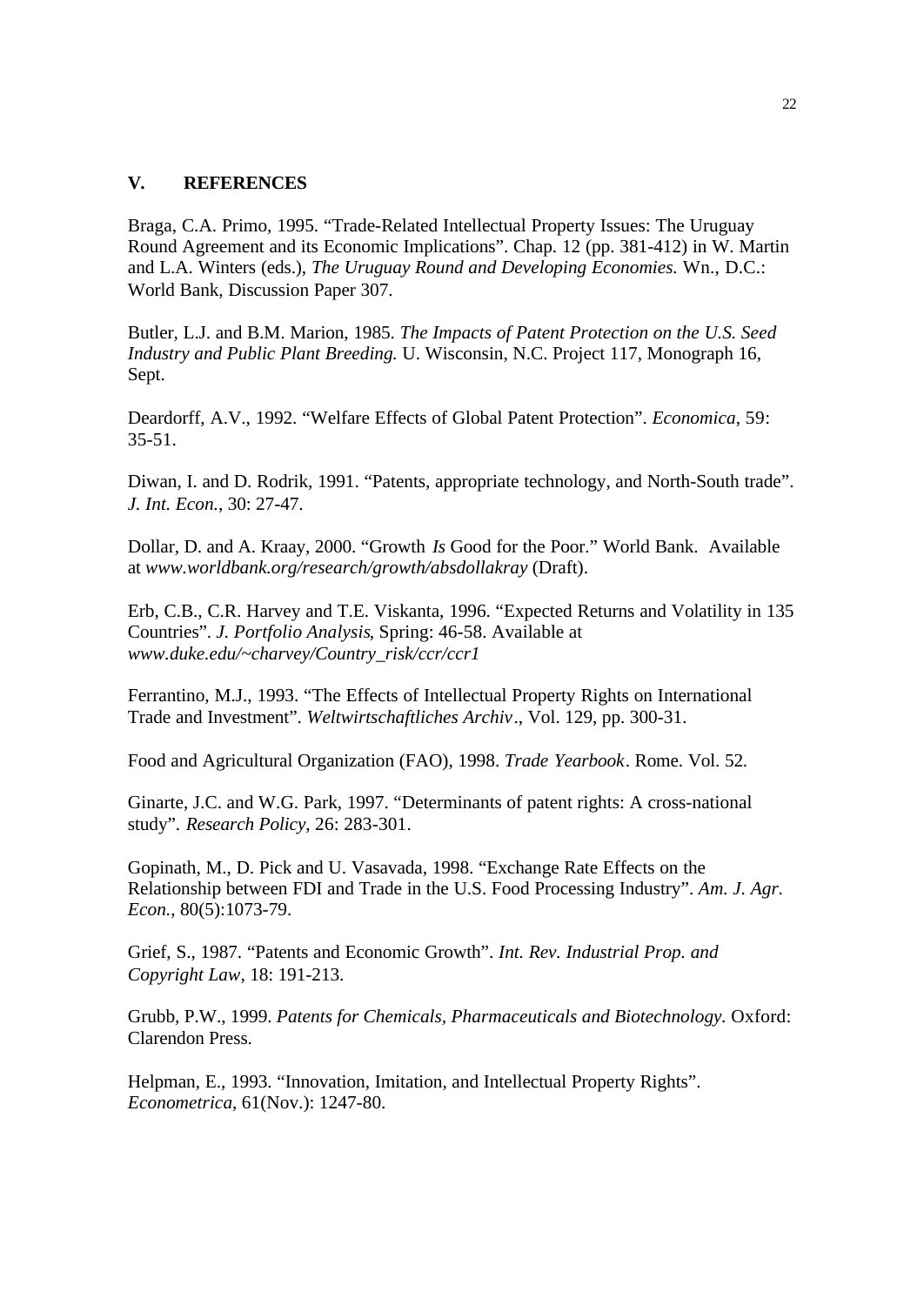Jaffe', W. and J. van Wijk, 1995. "The impact of plant breeders' rights in developing countries". Univ. Amsterdam, Inter-Am. Inst. For Cooperation? on Agriculture, Oct.

Juma, C. and J.B. Ojwang, 1989. *Innovation and Soverereignty: The Patent Debate in African Development.* Nairobi: African Center for Technology Studies.

Kaufman, D., A. Kraay and P. Zoido-Lobaton, 1999(a). "Governance Matters". World Bank, Policy Research Working Paper 2196, October. Available at *www.worldbank.org/ wbi/gac*

Kaufman, D., A. Kraay and P. Zoido-Lobaton, 1999(b). "Aggregating Governance Indicators". World Bank, Policy Research Working Paper 2195, October. Available at *www.worldbank.org/wbi/gac*

Knack, S. and P. Keefer, 1995. "Institutions and Economic Performance: Cross-Country Tests Using Alternative Institutional Measures." *Economics and Politics*, 7(3): 207-27, Nov.

Lesser, W., 2000. "An Economic Approach to Identifying an 'Effective *Sui Generis* System' for Plant Variety Protection Under TRIPS," *Agribusiness*, 16(1): 96-114.

Mansfield, E., 1995. "Intellectual Property Protection, Direct Investment, and Technology Transfer: Germany, Japan, and the United States". World Bank, International Finance Corporation, Discussion Paper 27, 32 pp.

Mansfield, E., 1994. "Intellectual Property Protection, Foreign Direct Investment, and Technology Transfer: Germany, Japan, and the United States". World Bank, International Finance Corporation, Discussion Paper 19.

Maskus, K.E. and M. Penunbarti, 1995. "How Trade-Related are Intellectual Property Rights?" *J. International Economics*, 39: 227-48.

McCorriston, S. and I. M. Sheldon, 1998. "Cross-Border Acquisitions and Foreign Direct Investment in the U.S. Food Industry". *Am. J. Agr. Econ.*, 80(5): 1066-72.

Morrison, D.F., 1976. *Multivariate Statistical Methods.* New York: McGraw-Hill Book  $Co<sub>2</sub>$ 

Penrose, E., 1973. "International patenting and the Less-Developed Countries". *Economic J*., 83(331): 768-786.

Rapp, R.T. and R.P. Rozek, 1990. "Benefits and Costs of Intellectual Property Protection in Developing Countries". National Economic Research Associates, Inc., White Plains, N.Y., Working paper No. 3.